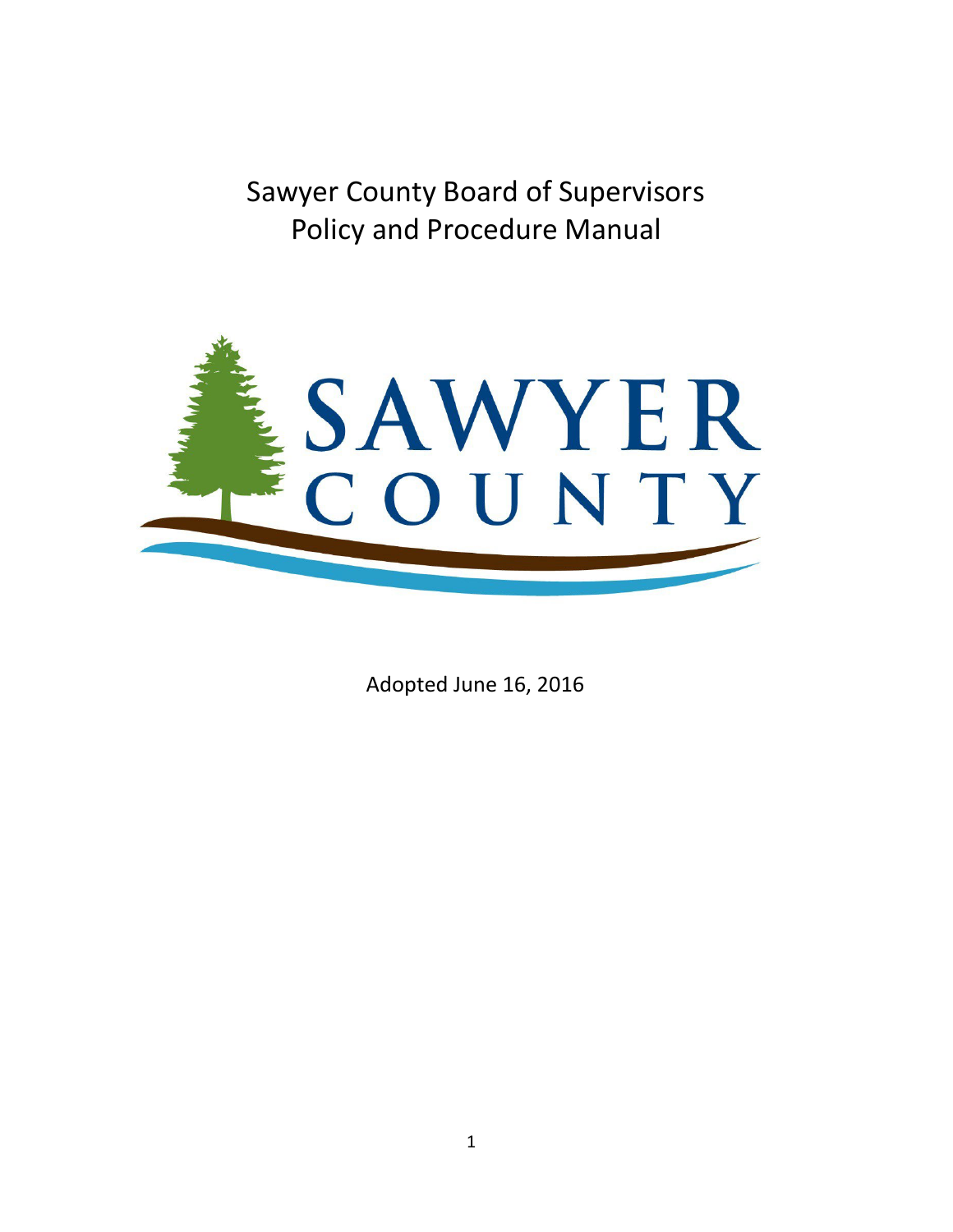## **Table of Contents**

| <b>Public Records not drafted</b> |  |
|-----------------------------------|--|
|                                   |  |
|                                   |  |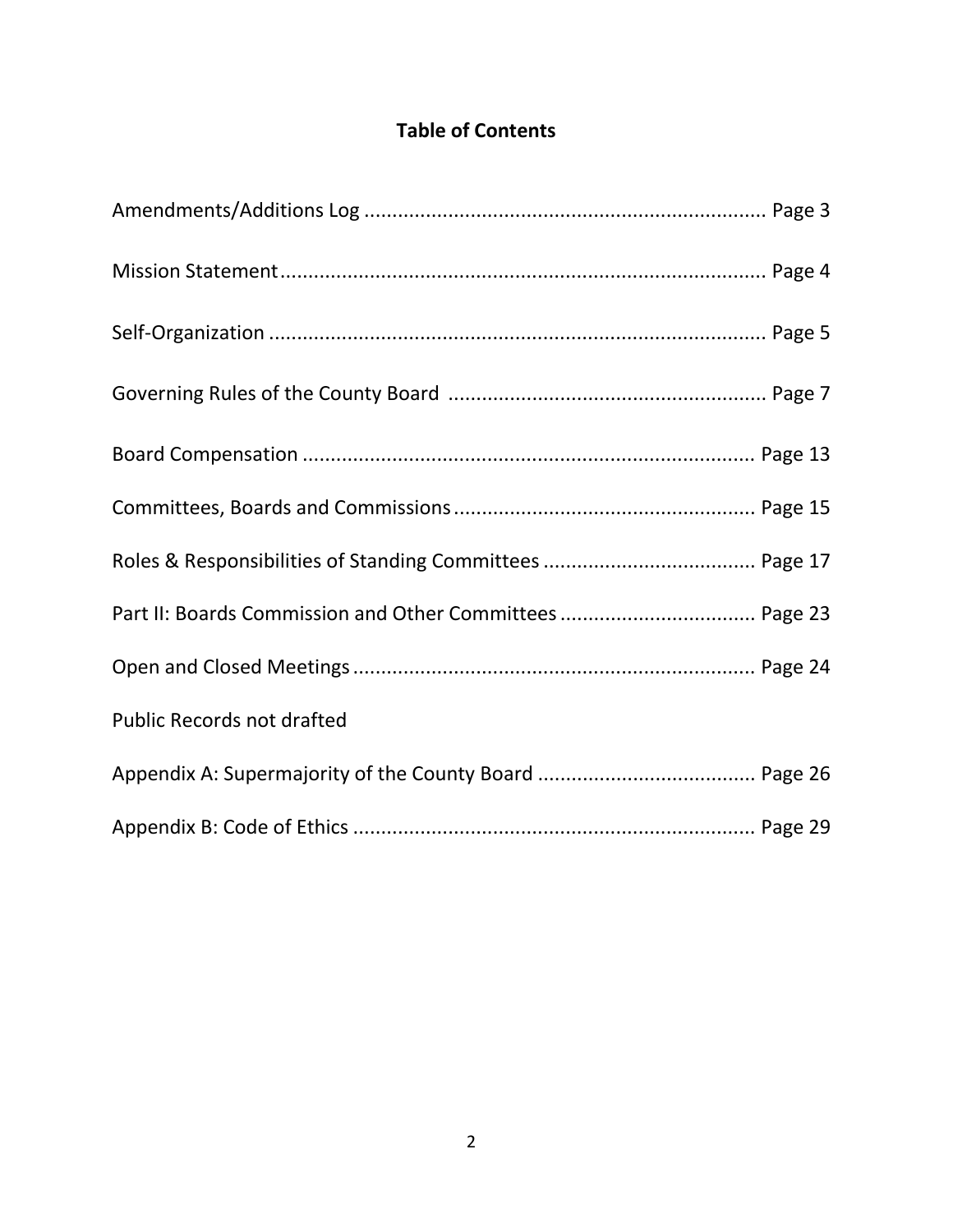## Amendment/Addition Log:

- Adopted June 16, 2016
- Approved April 2018
- Approved May 2018
- Approved July 2018
- March 21, 2019
	- o Added Part I Section C. 3.
- Approved April 21, 2020
- Amended February 18, 2021
	- o Added Mission Statement
	- o Amend Rule 1(3)
	- o Amend Rule2(9) and 2(10)
	- o Added Part I, No.'s 21-22
- Amended March 16, 2021
	- o Added Appendix A and identified Appendix B
- Amended April 22, 2021
	- o Added Part I Section C.2. Public Safety/Court Systems (approved at 4/20/21 Board meeting)
	- o Expanded Table of Contents
	- o Added an Amendment/Addition Log
	- o Added PACE Commission to list on Page 19
- Amended June 17, 2021
	- o Added Part I Section D. Economic Development and UW Extension and Agriculture Committee (approved at 6/17/21 Board meeting)
	- o Expanded Table of Contents
- Amended July 15, 2021
	- o Amended Board Rule 2(10) to read September 16, 2021, instead of July 1, 2021, per extension approved
	- o Amended Committee Section A(22) to read September 16, 2021, instead of July 1, 2021, per extension approved
- Amended October 21, 2021
	- o Amended Virtual Meeting policies deleted Rule 2(8)-2(10) and created Rule 2(8) a-f of County Board meetings
	- o Amended Virtual Meeting policies deleted Part I, Section A No. 20-22 and created new No. 20 a-f of Committee meetings
- Amended April 21, 2022
	- Remove bullet point in Rule 5: Organizational Meeting: "Election of members of the committee which has jurisdiction over the Highway Department"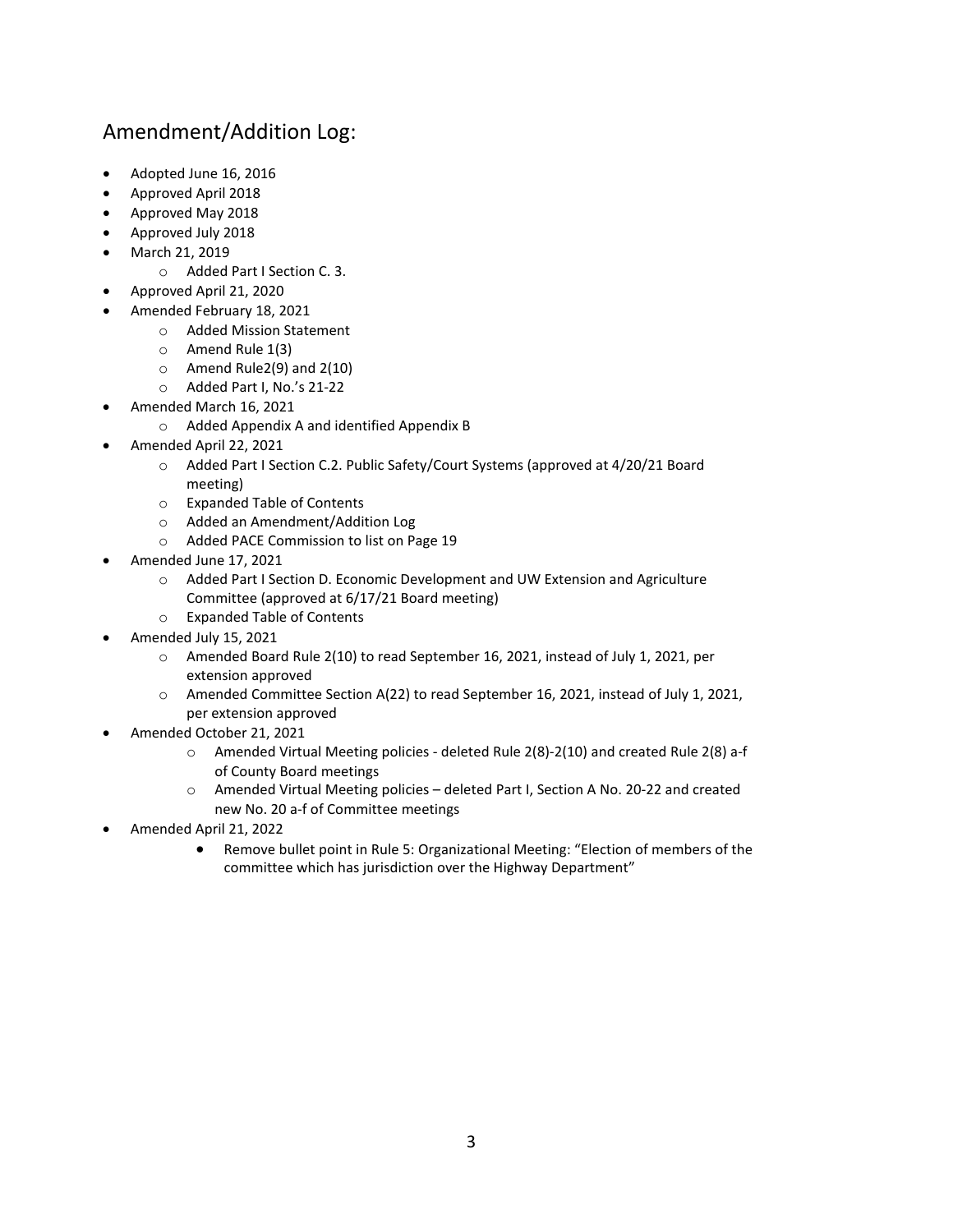Mission Statement: The Sawyer County Board of Supervisors will strive to provide excellent services and responsible leadership to protect and enhance Sawyer County citizens, businesses, and resources, while preserving our unique heritage.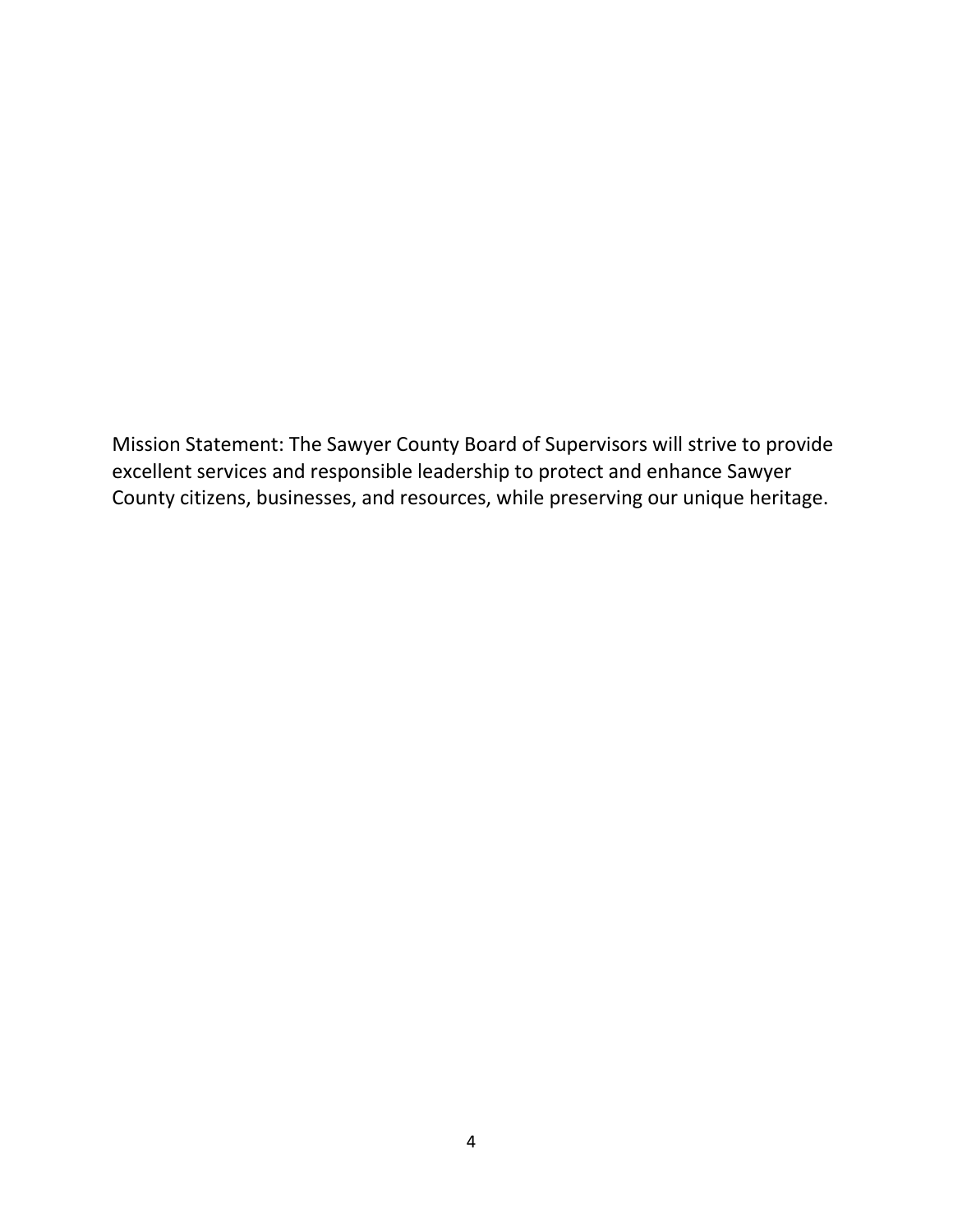## Sawyer County, Wisconsin Self-Organized County

#### **Section A: Authority.**

This ordinance is adopted under authority granted by Section 59.10, Wisconsin State Statutes. To give Sawyer County the largest measure of self-government under that Statute, the contents of the Sawyer County Board of Supervisors Policy and Procedure Manual shall be liberally construed in favor of the rights, powers, and privileges of the County to exercise any organizational or administrative power not contrary to the State of Wisconsin Constitution or to any enactment of the State Legislature that is of statewide concern and which uniformly affects every County.

#### **Section B: Title.**

This ordinance shall be known as the Sawyer County Self-Organized County Ordinance.

#### **Section C: General Provisions.**

- 1. For the purpose of improving the ability of the county government to organize its administrative structure, Sawyer County elects to become a self-organized county and to act under the provisions of Section 59.10 (1), Wisconsin State Statutes.
	- a) Terms of office for election of County Board of Supervisors. Supervisors are county officers and shall be elected for two-year terms in the election to be held on the first Tuesday in April in even numbered years and shall take office the third Tuesday in April of that year.
	- b) Methods for filling vacancies on the County Board. Vacancies shall be filled by procedures determined by the County Board and defined in the Sawyer County Board of Supervisors Policy and Procedure Manual.
	- c) Compensation of County Board Members. The method of compensation for County Board Supervisors shall be determined by the County Board. The County Board shall at or before its annual meeting in odd numbered years by a two-thirds vote of members entitled to a seat, fix the compensation of the board members to be next elected. The Board may also at or before its annual meeting in odd numbered years by a two-thirds vote of members entitled to a seat, provide additional compensation for the County Board Chairperson. In addition to the per diem, the County Board Supervisors shall receive mileage for attending Board meetings and other official meetings in accordance with the Sawyer County Board of Supervisors Policy and Procedure Manual.
- 2. The County Clerk shall file a certified copy of the Self- Organized County ordinance with the Wisconsin Secretary of State upon passage by the Sawyer County Board.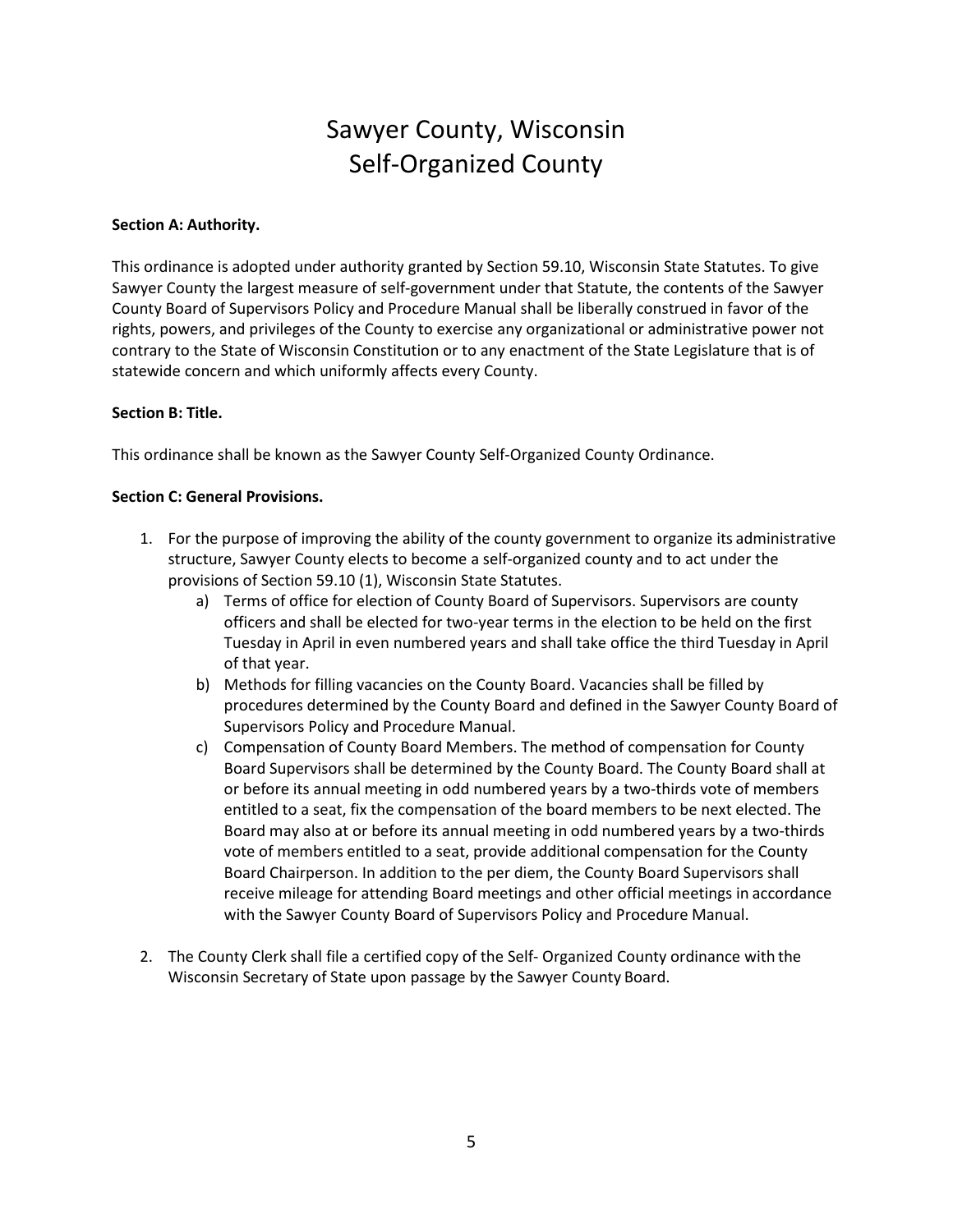### **Section D: Conflicting Ordinances.**

Any prior Sawyer County ordinances or parts thereof in conflict with the provision of this ordinance insofar as they regulate the establishment of Sawyer County as a self-organizing county are hereby repealed and rescinded effective the effective date of this ordinance.

#### **Section E: Severability.**

The provisions of this ordinance shall be deemed severable and it is expressly declared that the Sawyer County Board of Supervisors would have passed the other provision of this ordinance irrespective of whether one or more provisions may be declared invalid and if any provisions of this ordinance, the application thereof to any person or circumstances is held invalid the remainder of the ordinance and the application of such provision to other persons or circumstance shall not be affected thereby.

#### **Section F: Effective Date**

This ordinance shall take effect upon passage and publication as provided by law.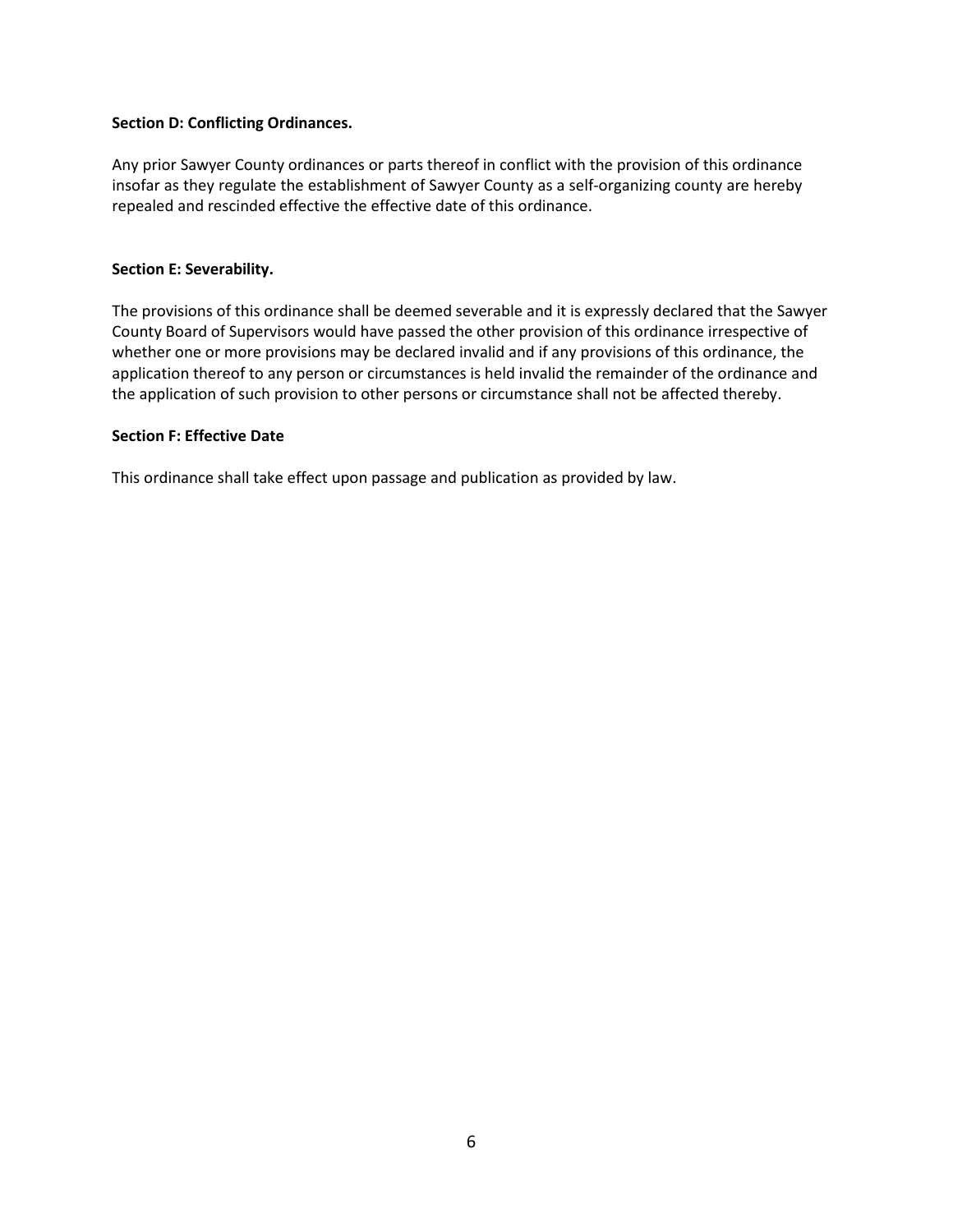## **Sawyer County Board of Supervisors Governing Rules of the County Board**

## **Role of a County Board Member**

Service as a Board Member is an honor and a trust requiring the holder to serve the public through use of judgement for the benefit of the public. A Board Member is sworn to uphold the Constitution of the United States of America and the State of Wisconsin. A Board Member is responsible to impartially carryout the laws of our nation, our state, and the county.

County Board Members come from society at large. It is probable that Board Members will hold different views, have different perspectives and see things differently. However, it is not these individual traits that must prevail. It is the collective action of the Board that must prevail. Board Members are required to courteously work together for the public good of the whole county.

Board Members are expected to individually contribute to a collaborative effort to set the county's mission and advance the county's priorities. Examples of such activity include:

- 1. Participating in the process of debate and voting on proposed ordinances, resolutions and motions at the county board and committee meetings.
- 2. Serving on one or more standing committee(s) or other committee(s), boards and commissions
- 3. Spending the time needed to understand the issues that come before the board and their committees by preparing for such discussion in advance of the meetings.
- 4. Setting policy for the county, accepting that the County Administrator and county employees are responsible to carry out the policy. As such, a board member should not interfere with the County Administrator's duties to oversee the daily operations of the county.
- 5. Being responsive to the issues raised by their constituents.
- 6. Conducting themselves so that all aspects of their public life reflect positively on the board and its members.
- 7. Avoiding the appearance of a conflict of interest, bring to the Ethics Board attention any potential conflict.

## **Rule 1: Board Members**

- 1. The County Board shall consist of fifteen (15) board districts.
- 2. Board Members shall serve a two-year term beginning and expiring at the convening of the organizational meeting on the third Tuesday in April in the even numbered years.
- 3. If a vacancy occurs on the Board, the Chair shall, within 30 days of the vacancy, appoint a person who is a qualified elector and resident of the Board district to fill the vacancy subject to confirmation by majority vote of those Board members voting. The appointed person shall serve for the unexpired portion of the term to which the person is appointed. In the event a successor is appointed prior to April  $1<sup>st</sup>$  of the year preceding the next scheduled County Board Supervisor election, the Board shall order a special election to fill the vacancy, and the person appointed shall serve until their successor is elected and qualified. A person so elected shall serve for the remainder of the unexpired term. Vacancy occurs upon the death of an incumbent, written resignation, removal or ceasing to be a resident of the district or for any other reason set forth in state statute.
- 4. No county officer or employee is eligible to hold the office of County Board Supervisor, but a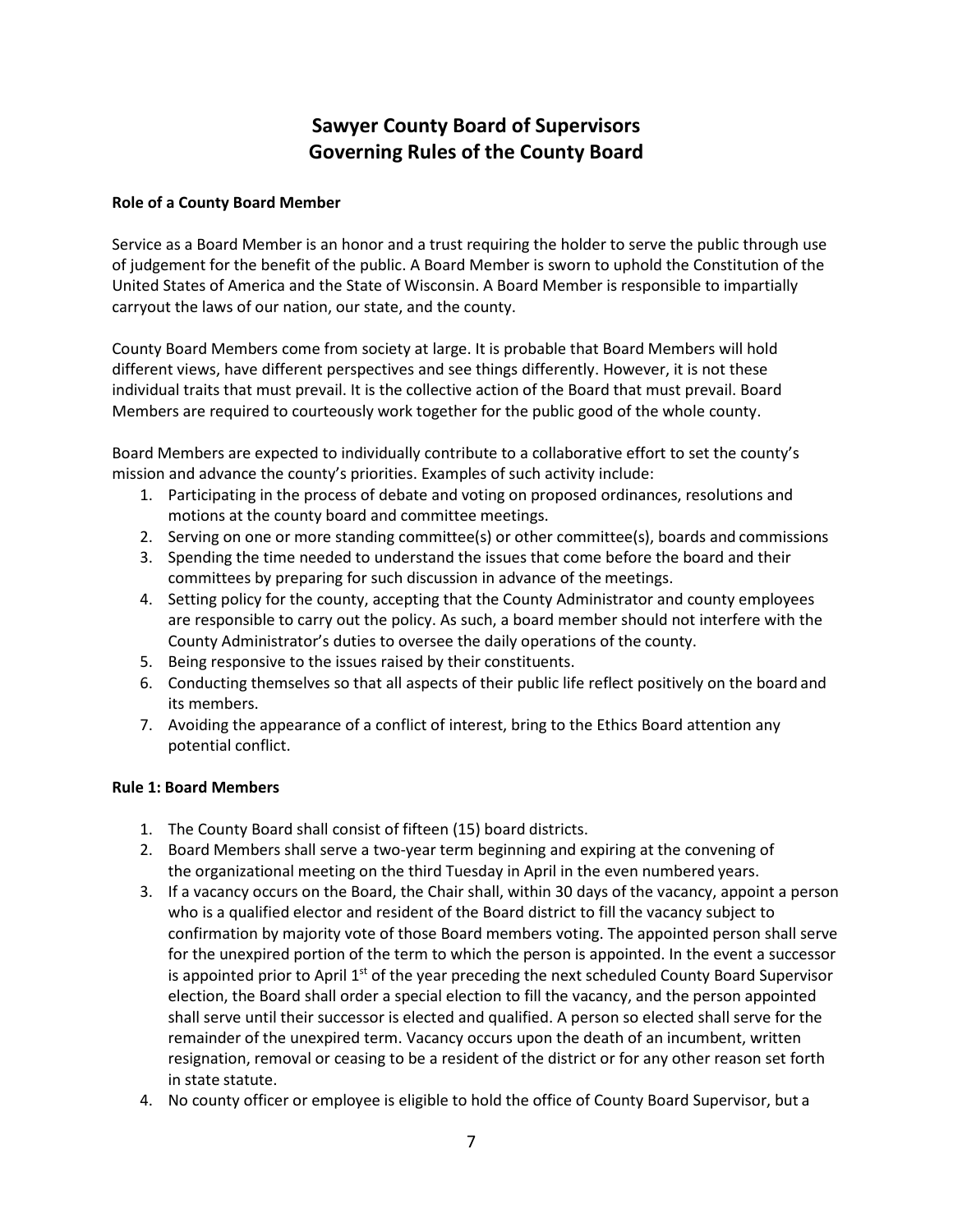Supervisor may be a member of a town board, city council or village board of trustees.

5. The Chair and Vice Chair may be removed by a majority vote of those members voting.

## **Rule 2: Meetings and Quorum**

- 1. The Annual Meeting of the County Board will be on the Tuesday after the second Monday in November, unless that date falls on November 11 in which case the meeting will be held the following day.
- 2. The Organizational Meeting of the County Board will be on the third Tuesday in April and the November meeting will be on the first Tuesday after the second Monday. Other regular meetings of the County Board shall be on the third Thursday of each month starting at 6:30 pm. Such meeting dates and times may be changed by a majority vote of the county board.
- 3. A special meeting, which is not an emergency meeting, may be called by a written request of a majority of board members by delivering such request to the County Clerk. The special meeting will be held within seven calendar days from the delivery of the request.
- 4. A special meeting may be called in the event of an emergency. Upon determining that an emergency exists, the Chair may call an emergency meeting in any manner reasonably designed to give notice to supervisors and the public including by electronic means. Notice must precede meeting time by at least two hours. An emergency is defined as a situation which requires immediate Board action without which the county government or its citizens will suffer risk of physical, financial, or other harm.
- 5. In the event of inclement weather, the Chair may cancel a meeting at least three hours before the meeting. Any meeting so cancelled shall be held within the next succeeding week.
- 6. Board members not able to attend a Board Meeting shall contact the Chair, County Administrator or County Clerk before the meeting giving an explanation for the anticipated absence. The Board Member will be entered in the Board minutes as excused.
- 7. A majority of Board Members who are entitled to a seat shall constitute a quorum.
- 8. Virtual Meetings and Attendance at County Board Meetings. All County Board meetings shall be held in person and there is a presumption that all County Board members shall attend County Board meetings in person. However, the County Board recognizes that some circumstances may require virtual attendance. County Board meetings may be held virtually, and County Board Members may virtually attend in-person County Board meetings, pursuant to the following rules:
	- a) All virtual County Board meetings, attendance and participation shall be subject to and shall comply withy all applicable laws, including, but not limited to, Wisconsin's open meetings laws set forth in Wis. Stat. Ch. 19. All County Board meeting notices and agendas shall have instructions for virtual access.
	- b) The County Board Chair may authorize a fully-virtual County Board meeting if deemed necessary, within the County Board Chair's discretion. A County Board Member may still attend a fully-virtual meeting in person so long as the County's meeting premises are accessible.
	- c) A County Board Member may virtually attend a County Board meeting if the County Board Member provides notice to the County Board Chair and County Clerk no later than 24 hours prior to the County Board meeting, except in emergency circumstances.
	- d) The County Board Chair shall attend any County Board meeting in person unless a fully-virtual meeting is called pursuant to (a) above, or in the event of emergency or other extraordinary circumstance.
	- e) Any County Board Member virtually attending a meeting shall comply with all rules of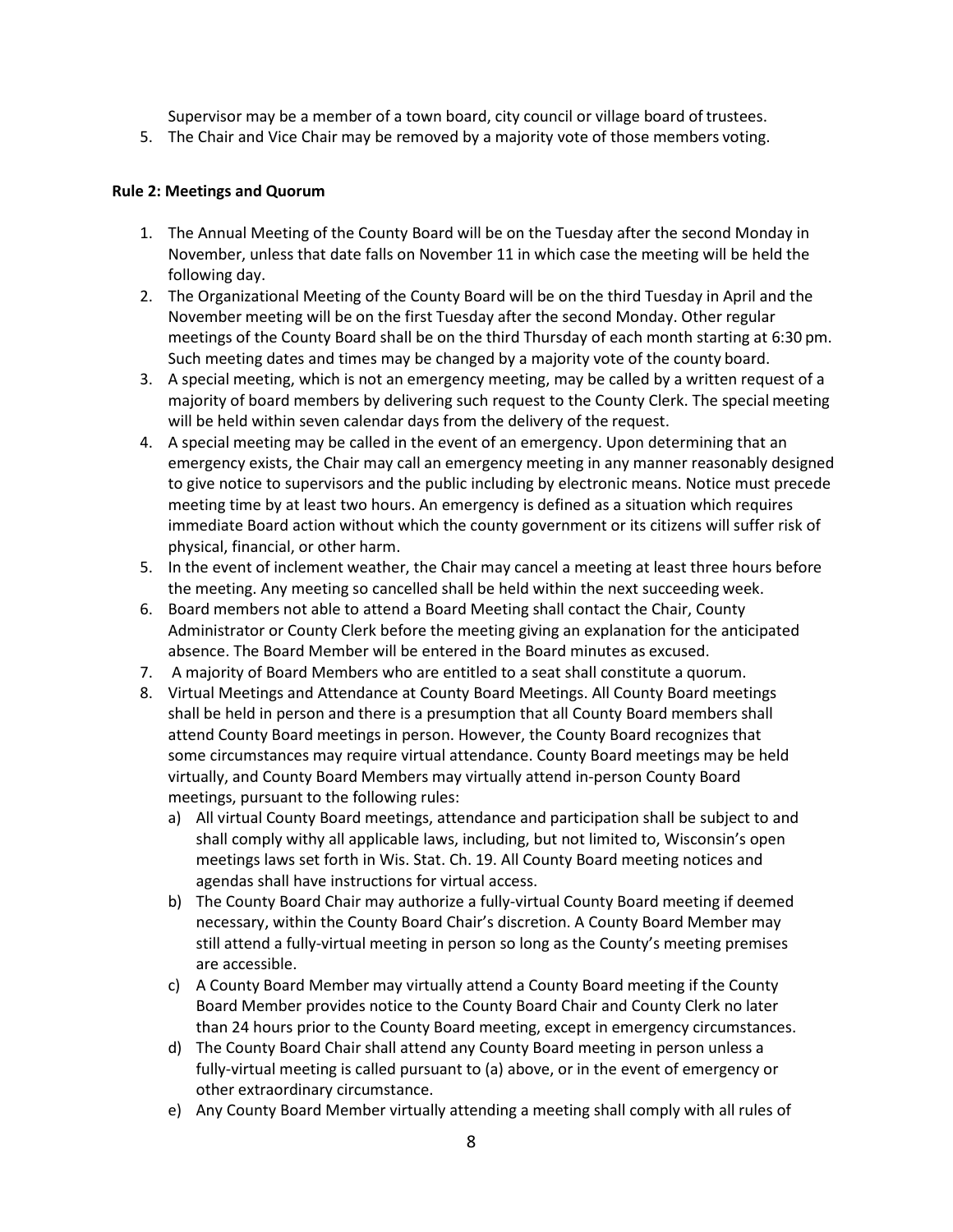conduct, etiquette and ethics as required by these Rules and other applicable laws.

f) In the event of a County Board Member's non-compliance or abuse of this Rule 2(8), the County Board Chair shall review these Rules and expectations with the County Board Member. If non-compliance continues, the matter shall be reviewed by the County Ethics Committee.

### **Rule 3: Organizational Meeting**

- 1. At its Organizational Meeting, the Board shall elect a Chair and Vice Chair.
- 2. Following nominations (including self-nominations), which need not be seconded, each nominee may address the board for three minutes.
- 3. Secret ballots will be used to elect the Chair and Vice Chair by separate votes for each.Only persons nominated may be voted for.
- 4. A person receiving a majority vote of Members entitled to a seat shall be declared elected. If no majority is reached, balloting shall continue, including all nominees, until a majority isreached.

#### **Rule 4: Chairperson Powers and Duties**

- 1. The Chair, or in their absence, the Vice Chair shall call the meeting to order and preside over the meeting.
- 2. In the absence of the Chair and Vice Chair, the County Clerk will preside until the Board elects a Chair Pro-Tem.
- 3. If the office of the Chair is vacated, new elections for Chair and Vice Chair will be held. Following nominations, which need not be seconded, each nominee may address the Board for three minutes. Secret ballot will be used to elect the Chair and Vice Chair by separate votes for each. Only persons nominated shall be voted for. A person receiving a majority of votes cast on the primary ballot shall be declared elected. If no majority is reached, balloting shall continue, including all nominees, until a majority is reached.
- 4. The Chair shall preserve the order of the Board and decide the questions of order and procedure subject to an appeal to the Board. The Chair will ensure the Board and individual Board Members act consistent with the rules of order. The Chair shall preside at Board Meetings in an efficient and effective manner and shall set the general tone for each meeting through positive leadership. Board deliberations will be fair, open and thorough, with all Members wishing to speak given a chance to do so.
- 5. The Chair, working with the County Administrator, will be responsible for the preparation of the written agenda. The Board agenda, related resolutions, ordinances and other attachments and minutes from the preceding meeting will be distributed to the board members at least five calendar days before the scheduled board meeting.
- 6. The Chair can be a member of standing committees and will be an ex officio member of all other committees of the County Board.
- 7. The Chair shall have the power to vote at committee meetings when requested by that committee chair to fill a position caused by the absence of a Member of that committee.
- 8. The Chair shall appoint all Members of the standing committees of the Board with approval by the majority of the Board so voting, with the exception of elected committees. The full Board shall elect by a majority of those voting, members of the elected committees.
- 9. The Chair shall remove appointed committee members with approval by majority of those Board Members voting. The full Board can replace a member of elected committees by a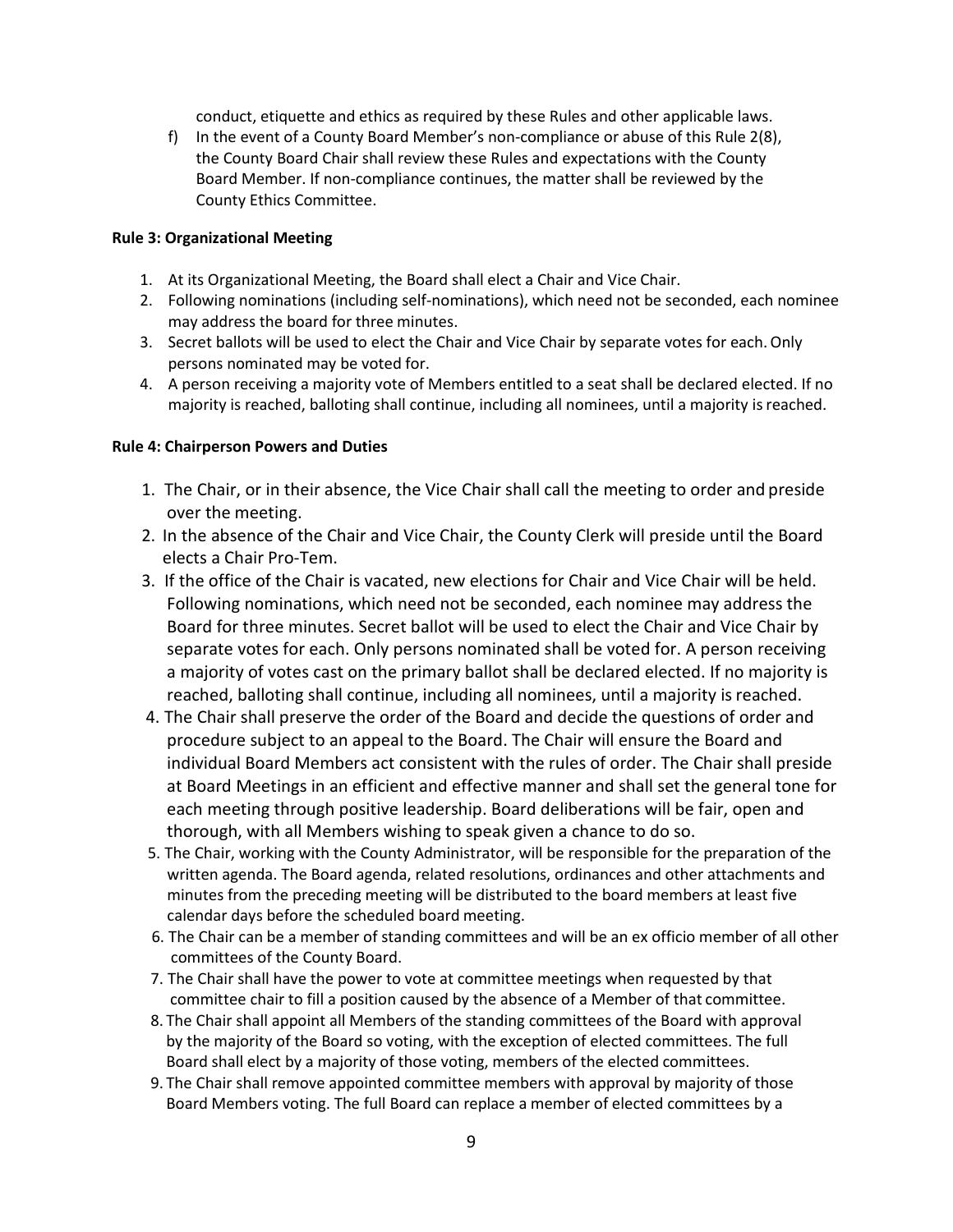majority of those Board Members voting. The Chair shall be entitled to vote on all questions coming before the Board. The Chair shall sign all ordinances and resolutions approved by the County Board and where required to do so by Board action counter sign orders, contracts, and the like. The Chair shall transact all necessary County Board business with others and represent Sawyer County at legislative hearings, conventions or other matters pertaining to the county. The Chair may delegate to department heads, County Administrator, other elected and appointed officers and other Board Members such roles and responsibilities.

## **Rule 5: Order of Business**

- 2. Organizational Meeting
	- Call to order
	- Administration of oath of office
	- Roll call by the County Clerk
	- Pledge of allegiance
	- Certification of compliance with the open meeting law
	- Approval of agenda
	- Approval of minutes of last meeting
	- Election of Chairperson and Vice Chairperson
	- Adoption of Rules of Order
	- Follow order of business as established for other meetings

## 3. Other meetings

- Call to order
- Roll call by County Clerk
- Pledge of allegiance
- Certification of compliance with the open meetings law
- Approval of agenda
- Public comment See Rule 8
- Approval of minutes of last meeting
- Presentations when appropriate
- Public hearing when needed
- Committee reports, resolutions and ordinances
- Election and appointments as needed
- Correspondence, reports from conferences and meetings, other matters for discussion
- Adjourn

## **Rule 6: Resolutions and Ordinances**

- 1. All resolutions or ordinances must be in writing.
- 2. Resolutions or ordinances sponsored by committees, or by at least two Board Members, shall be delivered to the County Administrator 6 calendar days before the Board meeting.
- 3. Resolutions or ordinances sponsored by at least two Board Members and not previously considered by a committee of the Board shall, without motion to adopt or discussion, be referred by the Chair to the appropriate committee. This rule may be waived by a two-third vote of those members voting.
- 4. Any resolution or ordinance presented for consideration must bear the signature of the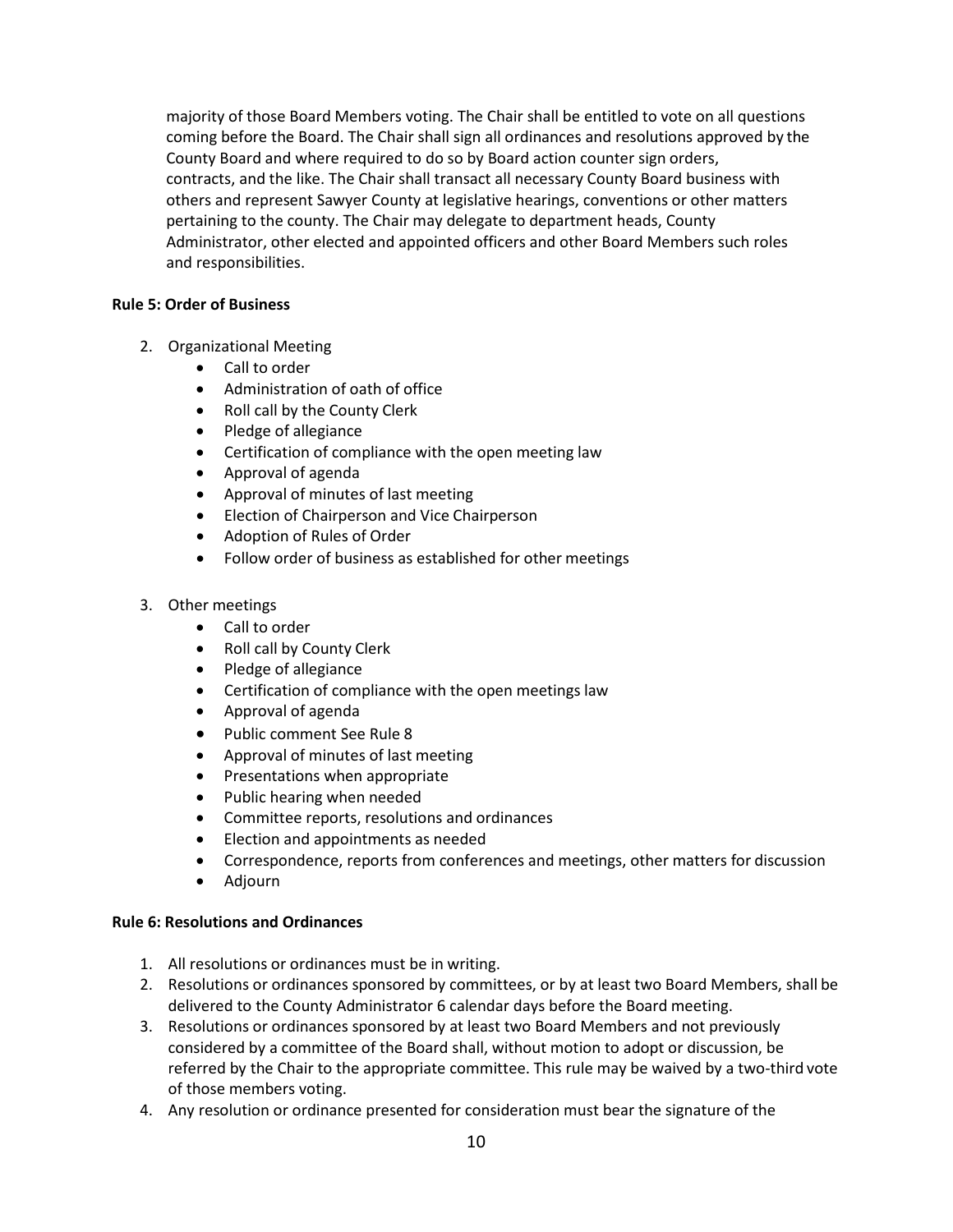Members offering the resolution or ordinance, or if being presented by a committee, the signatures of those committee members approving the resolution or ordinance.

#### **Rule 7: Voting and Procedure**

- 1. Unless provided for elsewhere, Robert's Rules of Order shall govern the procedures ofthe Board.
- 2. When a Board Member wishes to speak, they will activate the red light on their speaker, waitto be recognized by the chair, and address the chair. When two or more Members activate the red light at the same time, the Chair shall designate the Member who is to speak first. In all cases, a Member who activates the red light first shall speak first after being recognized by the Chair. Members speaking to the Board shall confine their remarks to the subject at hand and shall not deal in personalities. When called to order, the Member speaking will not proceed further without express permission of the Chair.
- 3. Any unanimous vote shall be considered and recorded as an affirmative unanimous roll call vote when so directed by the Chair.
- 4. Any Board Member can request a roll call vote. Whenever there is a roll call vote, the County Clerk shall call the roll by name. The County Clerk shall take roll call votes in rotating fashion.
- 5. No vote shall be taken on any orally presented motion or amendment to a resolution or ordinance until the County Clerk has written it out in full and read it back to the Board.
- 6. When a motion is made and seconded, it shall be stated by the Chair or designee prior to debate (except for motions to adjourn, postpone, table or commit). Thereafter, it is in the possession of the Board for debate. If agreed to by all the sponsors, the motion may be withdrawn at any time before amendment or decision. If withdrawn, it shall not be entered into the minutes.
- 7. Each Board Member will be allotted two opportunities to speak on an action being discussed by the Board.
- 8. If a motion before the Board contains several points, any Member may have it divided so that each point may be voted upon separately.
- 9. Any Member wanting to terminate the debate may call for the previous question ("call the question"). The Chair will ask if there is an objection to closing debate. If a Member objects to calling the question, the Chair may call for a motion to end debate. If the motion is made and seconded, the Chair should immediately call for a vote on the motion to close debate. Such a motion requires a two-thirds vote of Members attending to pass.
- 10. Once debate on a motion has begun, no other motions are permitted except the following, all of which need a second:

|                                                   |           | Votes to  |
|---------------------------------------------------|-----------|-----------|
|                                                   | Debatable | Pass      |
| To adjourn                                        | No        | Majority  |
| To table                                          | No        | Majority  |
| Call the question                                 | No        | $2/3$ rds |
| Postpone to certain day                           | Yes       | Majority  |
| To refer to a committee                           | Yes       | Majority  |
| To amend                                          | Yes       | Majority  |
| To postpone indefinitely                          | Yes       | Majority  |
| To consider                                       | Yes       | Majority  |
| Majority shall mean the majority of those voting. |           |           |
|                                                   |           |           |

Two-thirds shall mean two-thirds of members voting.

See appendix A for a more complete list of resolutions requiring a supermajority vote of the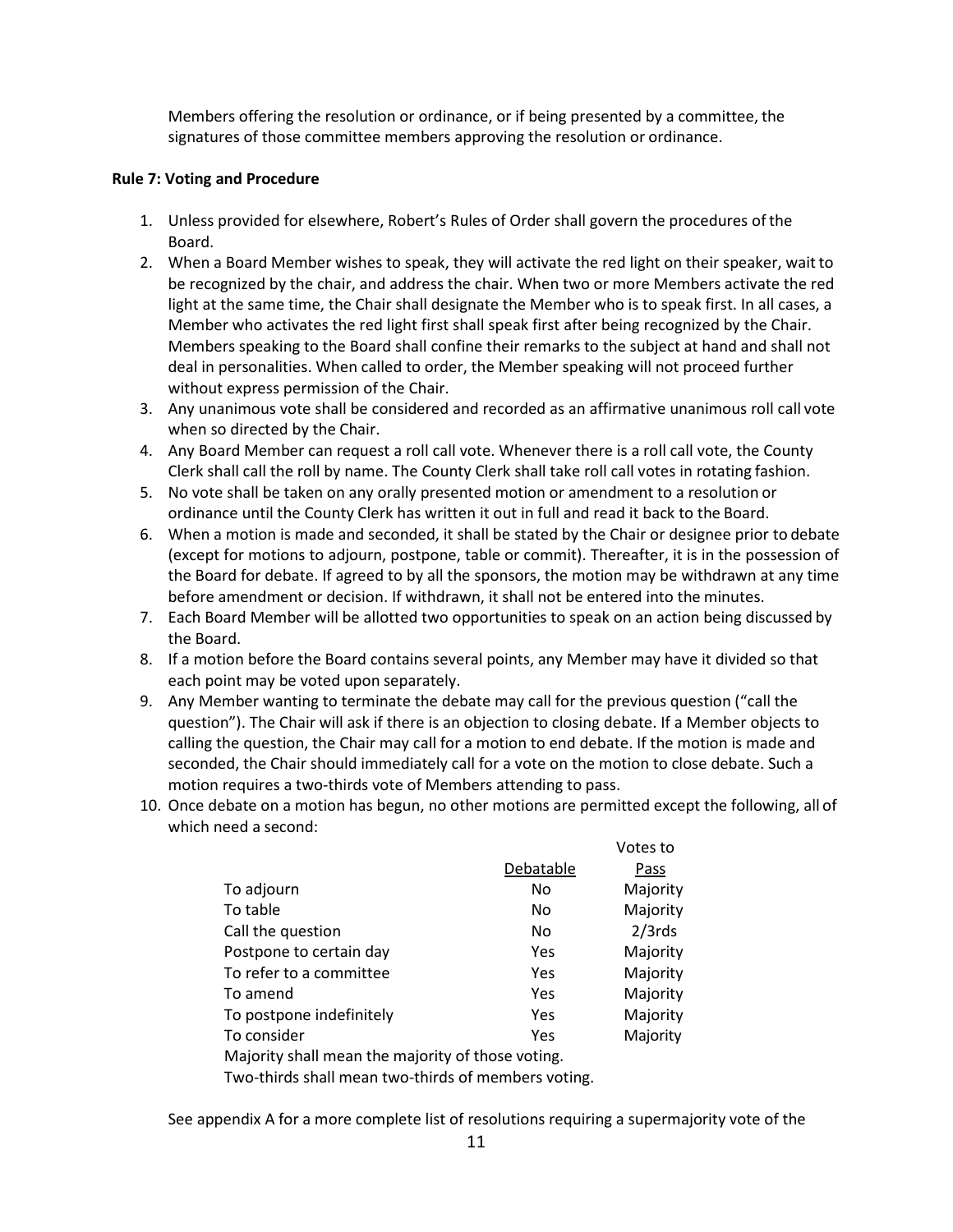Board.

- 11. A motion to adjourn or to table does not authorize a Member to move for adjournment or to table when another Member has the floor or when the Board is voting.
- 12. All motions amending or changing the current year budget as approved by the Board shall clearly state the reason for the amendment or change, the dollar amounts involved and the source of funding. Such motions require a two-thirds vote of the board membership to pass (10). Voting shall be by roll call.
- 13. It is in order for a Member who voted on the prevailing side, or a member excused from the previous board meeting, to move for reconsideration of the vote on any question in the same or next regular meeting of the Board.
- 14. If the Chair is participating in debate, the Chair shall upon the request of any Member, relinquish the gavel to the Vice Chair who shall not participate in the debate.
- 15. Other than election of Board officers, all votes will be public by voice (ayes and nays), show of hands, paper if the Board Members name is on the ballot, or by electronic voting if implemented.
- 16. All Members are required to vote unless there is a conflict or excused by the Chair.
- 17. A Member with a conflict of interest shall not vote, and prior to the matter being debated, seek authority form the Chair to abstain.

## **Rule 8: Public Participation in Board Meetings**

The public is encouraged to attend Board meetings and participate in its proceedings. Such participation must be balanced with the orderly and efficient proceeding to the Board meetings. Members of the public will be given the opportunity to address the Board during public comment for items not on the agenda or at the time of consideration for items on the agenda.

Those wishing to speak will sign up before the Board meeting indicating their name and topic they wish to address. They will be recognized by the Chair at the appropriate time. Once recognized, the person wishing to speak will approach the podium and state their name and subject upon which they will speak. The time allocated to any person addressing the board will be 3 minutes or less at the discretion of the Chair, with all public comment limited to a maximum of 30 minutes.

## **Rule 10: Suspension of the Rules**

These rules may be amended by resolution at any regular session of the Board by a two-thirds vote of those Members voting.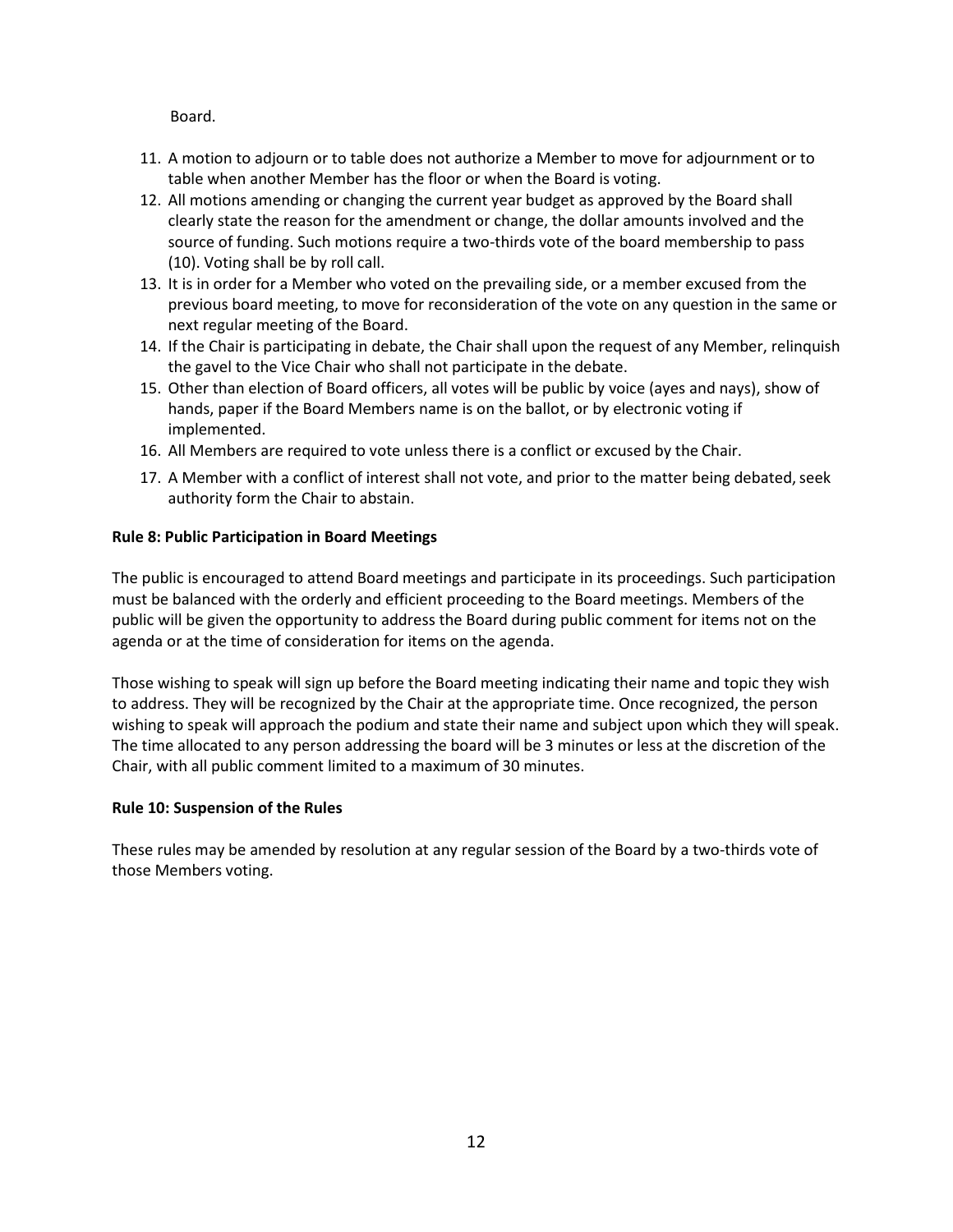## Sawyer County Board of Supervisors Board Compensation

### **Section A: Per Diem**

- 1. Compensation of County Board Members shall be determined by the County Board at or before its annual meeting in odd numbered years by a two-thirds vote of members entitled to a seat, fix the compensation of the board members to be next elected. Compensation will be paid to committee members, a substitute for an absent committee member, or if requested to attend the committee meeting by the committee chair or Board Chair.
	- a. All Board and County Board committee meetings.
	- b. Meetings of other entities or committees to which the board member has been appointed.
	- c. Formally schedule meetings such as the interviewing candidates to fill an open position or to provide guidance.
- 2. Travel time is not counted as meeting time except to attend the Wisconsin Counties Convention, other conventions and training sessions that involves a significant commute. Per diem / compensation will be calculated as in Section A 1. Above.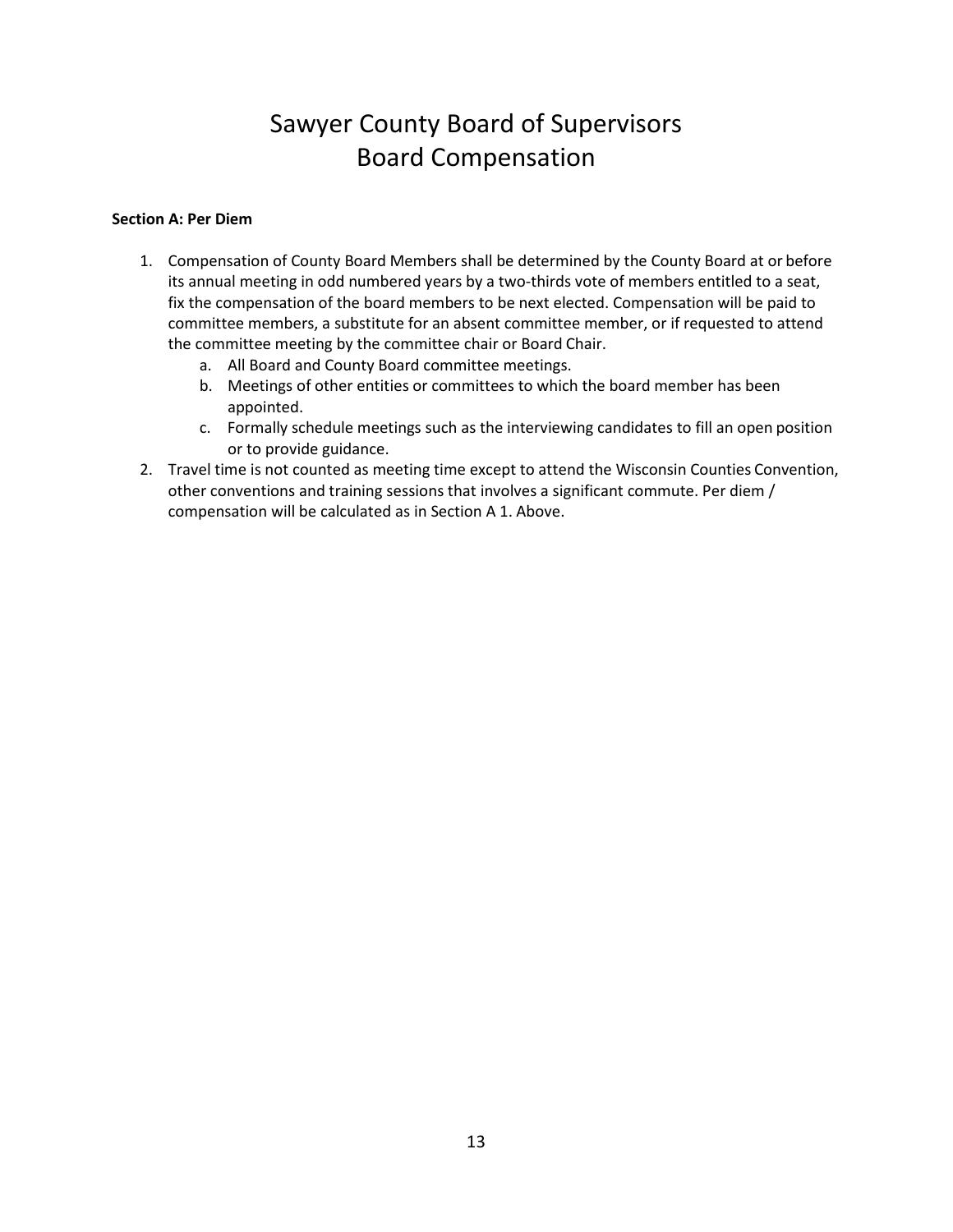#### **Section B: Mileage and Other Travel Expenses**

A Board Member may charge mileage for travel to drive from their homes to any meeting, convention or training session for which they are eligible to receive a per diem. The mileage rate will be the same as that paid to county employees who drive their own car when no county car is available. When traveling to events involving a significant commute, board members are encouraged to car pool.

All other travel related expenses will be reimbursed according to what is set forth in the Personnel – Administrative Manual.

## **Section C: Board Chairperson Compensation**

Board at or before its annual meeting in odd numbered years by a two-thirds vote of members entitled to a seat, fix the compensation of the County Board Chairperson.

#### **Section D: Change in Board Compensation**

Wisconsin State Statutes Section 59.10 (3)(f) provides that the County Board at its Annual Meeting may, with a two-thirds vote of all members, fix the per diem of the Board Members to be next elected.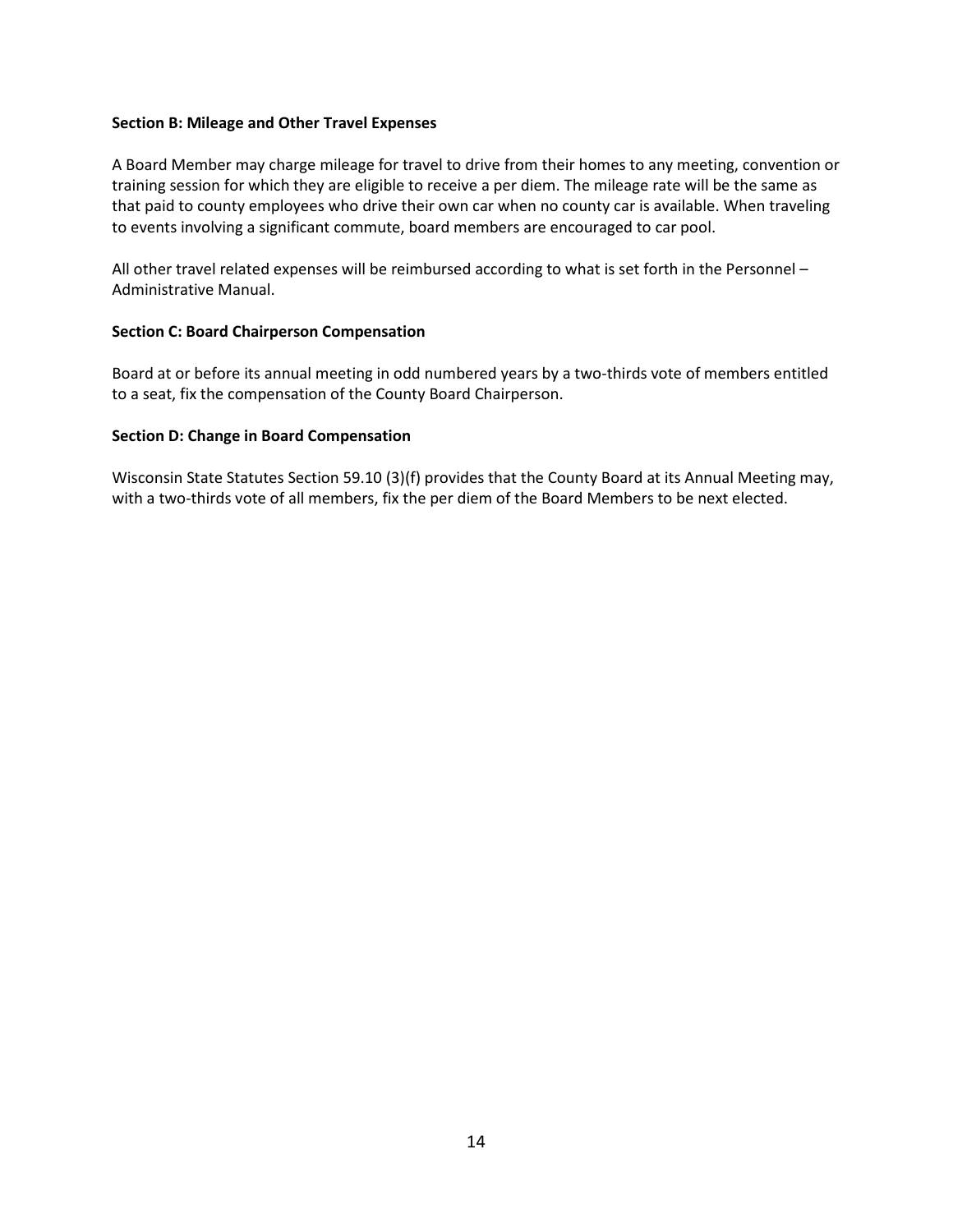## **Sawyer County Board of Supervisors Committees, Boards and Commissions**

## **Part I Standing and Ad hoc Committees of the Board**

## **Section A: General Rules for All Committees**

- 1. At its first meeting, a committee shall elect a chair and a vice chair. Following nominations, which need not be seconded each nominee may address the committee for three minutes. Secret ballots will be used to elect the committee chair and vice chair by separate votes on each. Only persons nominated may be voted for. A person receiving a majority vote of Members entitled to a seat shall be declared elected. If no majority is reached, balloting shall continue, including all nominees, until a majority is reached.
- 2. When approved by the County Clerk, the committee may appoint a recording secretary. The recording secretary shall submit all agendas, minutes, and other records of all committee meetings to the County Clerk.
- 3. The committee chair, or in their absence, the vice chair shall call the meeting to order and preside over the meeting following the order of business as prescribed in Board Rule 5.
- 4. If the office of committee chair is vacated a new committee chair and vice chair will be elected as in item 1 above.
- 5. If the committee does not have a quorum, the meeting can take place for discussion only or the chair of the committee can reschedule the meeting. If a makeup meeting is to be scheduled, the time required to properly notice the meeting should be considered when setting the new meeting date.
- 6. Board Rule 7 shall apply to committee meetings.
- 7. No board member may serve on more than three standing committees nor less than two standing committees unless the board member requests to be on fewer than two.
- 8. Ex officio members are excluded from the quorum count, unless a quorum would not otherwise be present, in which case ex officio members or other County Board Members shall be deemed regular members.
- 9. Each committee shall approve goals and objectives for all programs and activities ofthe departments the committee oversees.
- 10. After approval by the Board as to purpose and members, each committee may create ad hoc subcommittees.
- 11. The committee chair working with the County Administrator will be responsible for the preparation of the written agenda. The agenda, related resolutions, ordinances and other attachments and minutes from the preceding meeting will be distributed to the committee members at least five calendar days before the scheduled meeting. In rare instances it may be necessary to add items to the committee agenda subsequent to the agenda being distributed. In such case, the documentation concerning that agenda item will be distributed to committee members as soon as possible.
- 12. The County Clerk is responsible for publishing committee agendas and proceedingsin compliance with the open meeting policy.
- 13. Board Members not on the committee will be considered as part of the public and have the right to speak when called on by the committee chair. If the Board Member is attending at the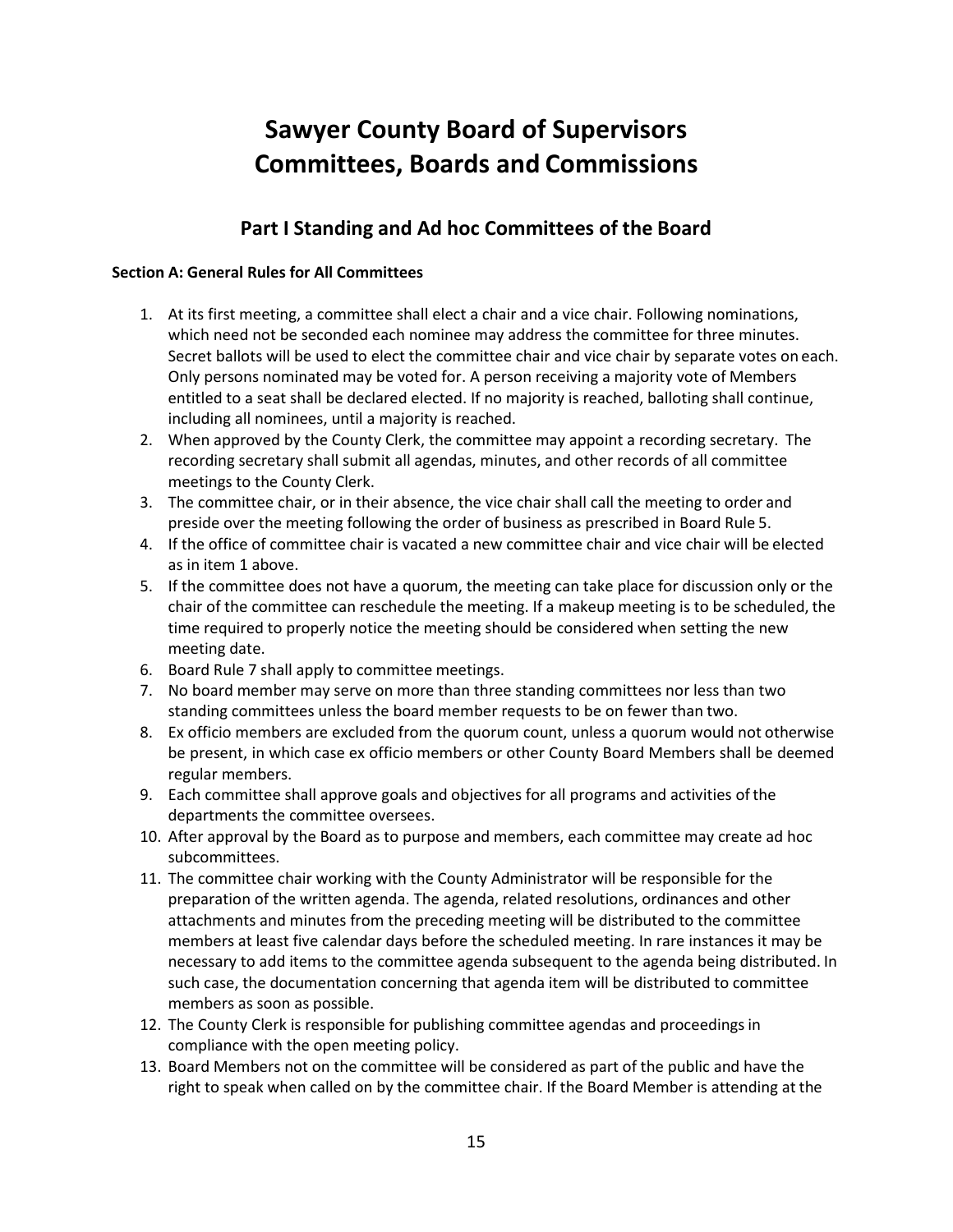invitation of the committee chair, they may participate in the discussion on the relative agenda item.

- 14. Each committee shall act on all resolutions and ordinances which come before it that affect any department or agency that reports to it.
- 15. Resolution and ordinances presented for consideration at any meeting must be in writing. If approved by the committee, to be forwarded to the County Board they should bear the signatures of committee members voting for the resolution or ordinance.
- 16. Approved resolutions and ordinances must be forwarded to the County Administrator within two days of the committee meeting.
- 17. The chair of each committee shall present that committee's resolutions and ordinances to the Board.
- 18. Members of the public will be given the opportunity to address the Board during public comment for items not on the agenda, or at the time of consideration for items on the agenda. The committee chair will call on the member of the public at the appropriate time. The committee chair has the discretion to limit the amount of time each person may speak and the total amount of time devoted to public comment.
- 19. A member with a conflict shall not vote and prior to the matter being debated, seek authority from the chair (vice chair in the case of the committee chair) to abstain. It is the State Attorney General's opinion that such member shall leave the meeting room during debate and voting.
- 20. Virtual Meetings and Attendance at Committee Meetings. All Committee meetings shall be held in person and there is a presumption that all Committee members shall attend Committee meetings in person. However, the County Board recognizes that some circumstances may require virtual attendance. Committee meetings may be held virtually, and Committee Members may virtually attend in-person Committee meetings, pursuant to the following rules:
	- a) All virtual Committee meetings, attendance and participation shall be subject to and shall comply with all applicable laws, including, but not limited to, Wisconsin's open meetings laws set forth in Wis. Stat. Ch. 19. All County Board meeting notices and agendas shall have instructions for virtual access.
	- b) The Committee Chair may authorize a fully-virtual Committee meeting if deemed necessary, within the Committee Chair's discretion. A County Board Member may still attend a fully-virtual meeting in person so long as the County's meeting premises are accessible.
	- c) A Committee Member may virtually attend a Committee meeting if the Committee Member provides notice to the Committee Chair and County Clerk no later than 24 hours prior to the Committee meeting, except in emergency circumstances.
	- d) The Committee Chair shall attend any Committee meeting in person unless a fullyvirtual meeting is called pursuant to (a) above, or in the event of emergency or other extraordinary circumstance.
	- e) Any Committee Member virtually attending a meeting shall comply with all rules of conduct, etiquette and ethics as required by these Rules and other applicable laws.
	- f) In the event of a Committee Member's non-compliance or abuse of this Rule No. 20, the Committee Chair and County Board Chair shall review these Rules and expectations with the Committee Member. If non-compliance continues, the matter shall be reviewed by the County Ethics Committee.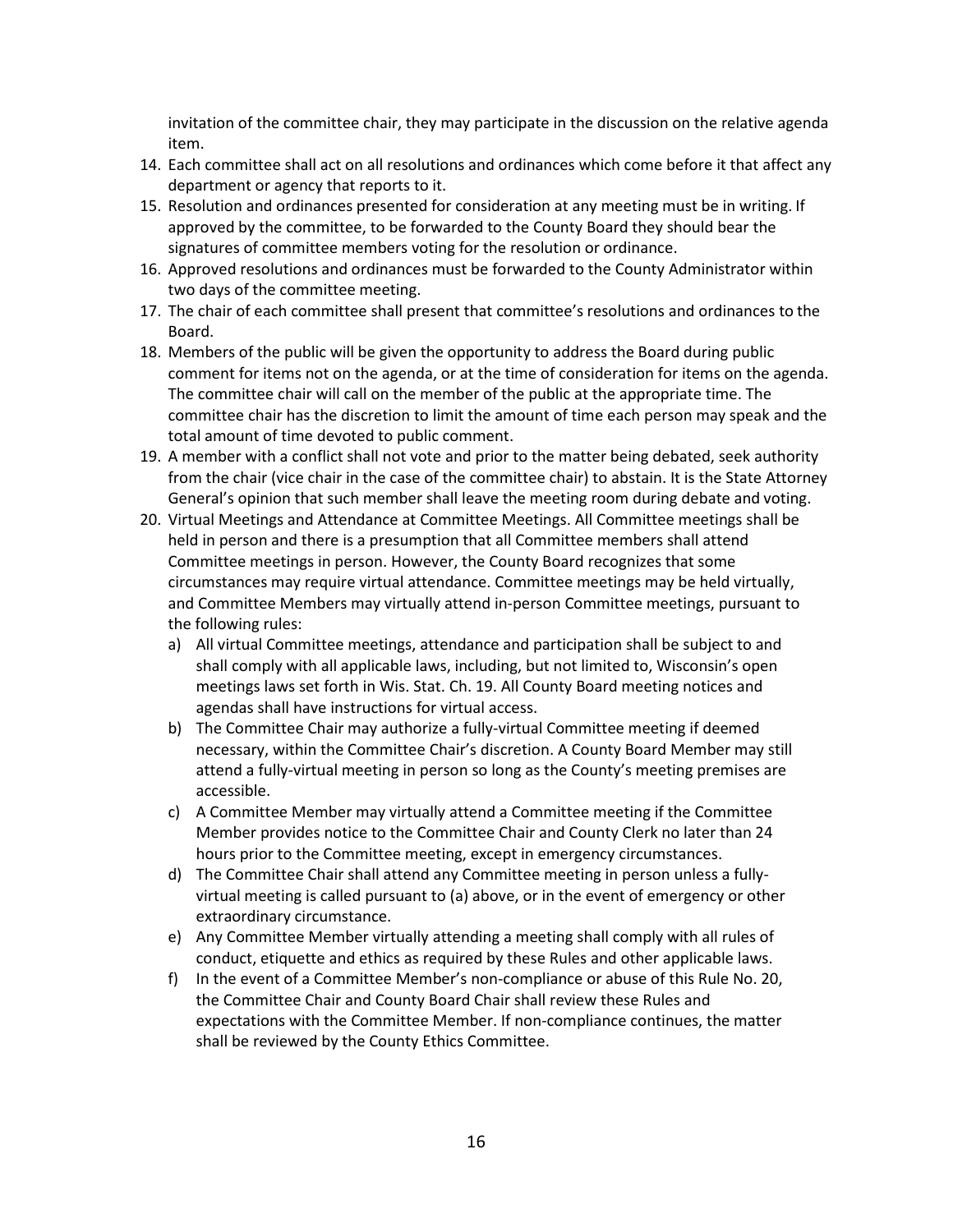## **Section B: Standing Committees**

- 1. Except for the Health and Human Services committee, Members shall be appointed for two-year terms by the Chair after spring election, and prior to the May meeting. The Chair's appointment shall be confirmed by a majority of the Board voting. The standing committees are:
	- **a.** Administration consisting of the County Board Chair and Vice Chair sitting as Chair and Vice Chair of the committee plus three appointed members.
	- **b.** Public Safety/Court System consisting of five appointed members.
	- **c.** Zoning, Forestry, Land Records, Survey and Register of Deeds consisting ofsix members five of which will be members of the Sawyer County Board and one representative of the Sawyer County farm service agency (Wisconsin statute s. 59.56 (3) (b).).
	- **d.** Health and Human Services Board consisting of nine members, five of which will be County Board Members, shall be appointed by the County Administrator with confirmation by the majority of the Board voting. See the Health and Human Services Board section for more details about board selection and board terms.
	- **e.** Public Works consisting of five appointed members.
	- **f.** Economic Development/UW-Extension Committee consisting of five appointed members.
	- **g.** Zoning Committee consisting of five appointed members.
	- **h.** Finance Committee consisting of five appointed members.

## **Roles and responsibilities of the standing committees are as follows:**

This section will be drafted by the standing committees and approved by the majority of board members voting.

- **Part I Section C. 2. Public Safety/Court Systems**
- **Part I Section C. 3. Land, Water, Forestry, Surveyor, Land Records and Register of Deeds**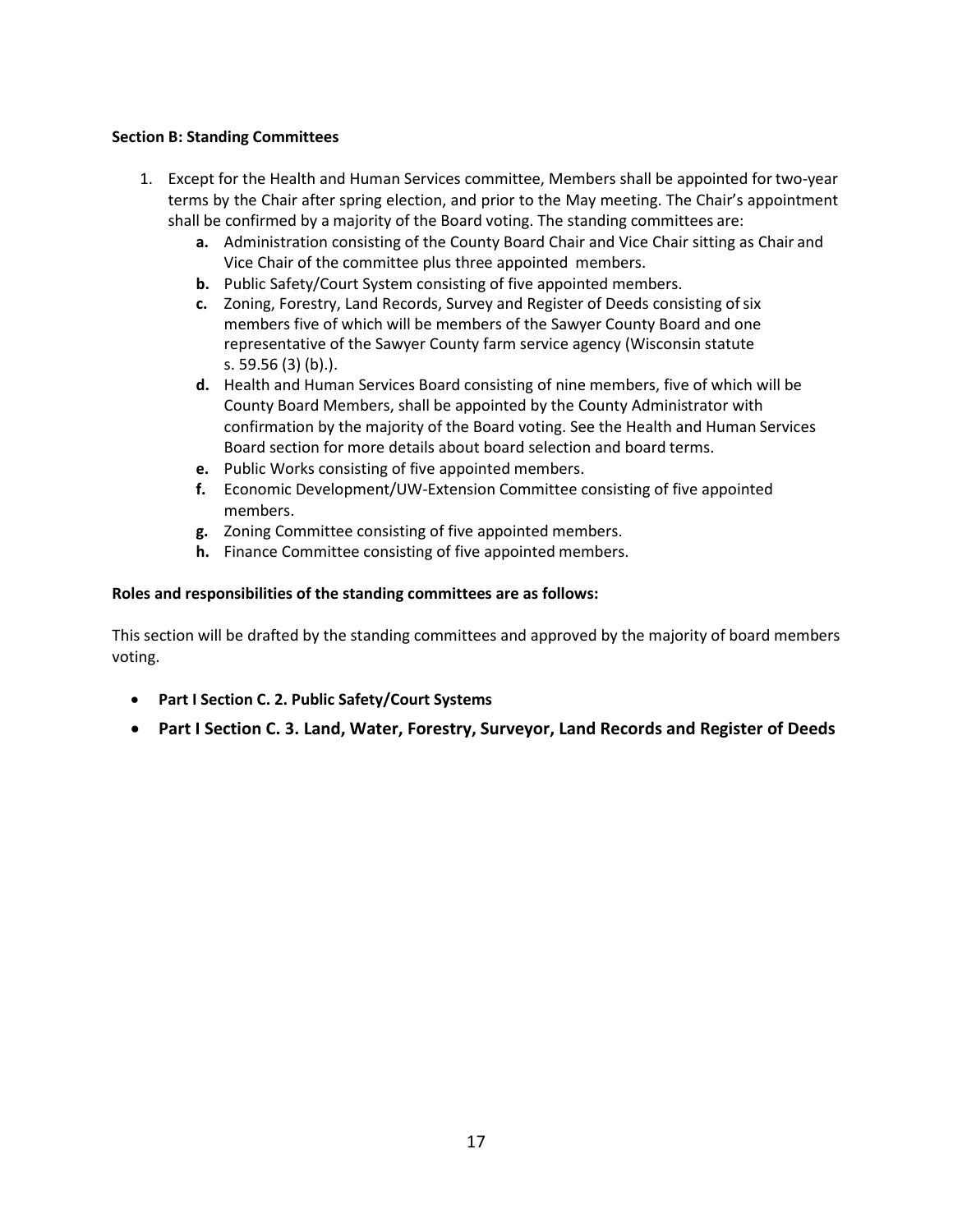## **Part I Section C. 2. Public Safety/Court Systems**

Mission / Purpose: Provide leadership for Sawyer County by coordinating with the Public Safety and Justice Departments for the County, which provide for the safety of the citizens and guests of Sawyer County; monitoring outcomes, reviewing, and recommending to the County Board policies related to the public safety initiatives of the County.

Membership: The Public Safety Committee shall be comprised of five (5) County Board Supervisors appointed by the Chair of the Sawyer County Board of Supervisors at the April meeting of the full county board in even numbered years.

Term: Members shall serve for a two-year term concurrent with their terms of office as County Board Supervisors.

Officers: The committee will elect amongst itself a chair to conduct meetings consistent with published agendas and a vice-chair to assist in the absence of a chair.

Reporting Relationship: The Public Safety Committee shall be accountable to the County Board.

Committees of Jurisdiction: The Public Safety Committee shall serve as the County liaison and have the primary responsibility of conferring with and providing guidance, including review of policies and developing budgets, to the following County departments:

**Sheriff** Ambulance Coroner Emergency Services Clerk of Courts District Attorney Circuit Court Child Support

The duties and responsibilities of the Public Safety Committee include but are not limited to:

- 1. Identify the need for and recommend to the County Board policies related to the public safety of the County.
- 2. Review programs and associated budget requirements prior to their being considered for inclusion in the County budget.
- 3. Facilitate broad based discussion of issues and policies encouraging public involvement and communications with the public.
- 4. Serve as the initial contact point for individuals and/or organizations who wish to introduce or review County Board policy regarding County public safety.
- 5. Initiate a study to determine future criminal justice issues.
- 6. Fulfill all statutory requirements assigned by the County Board.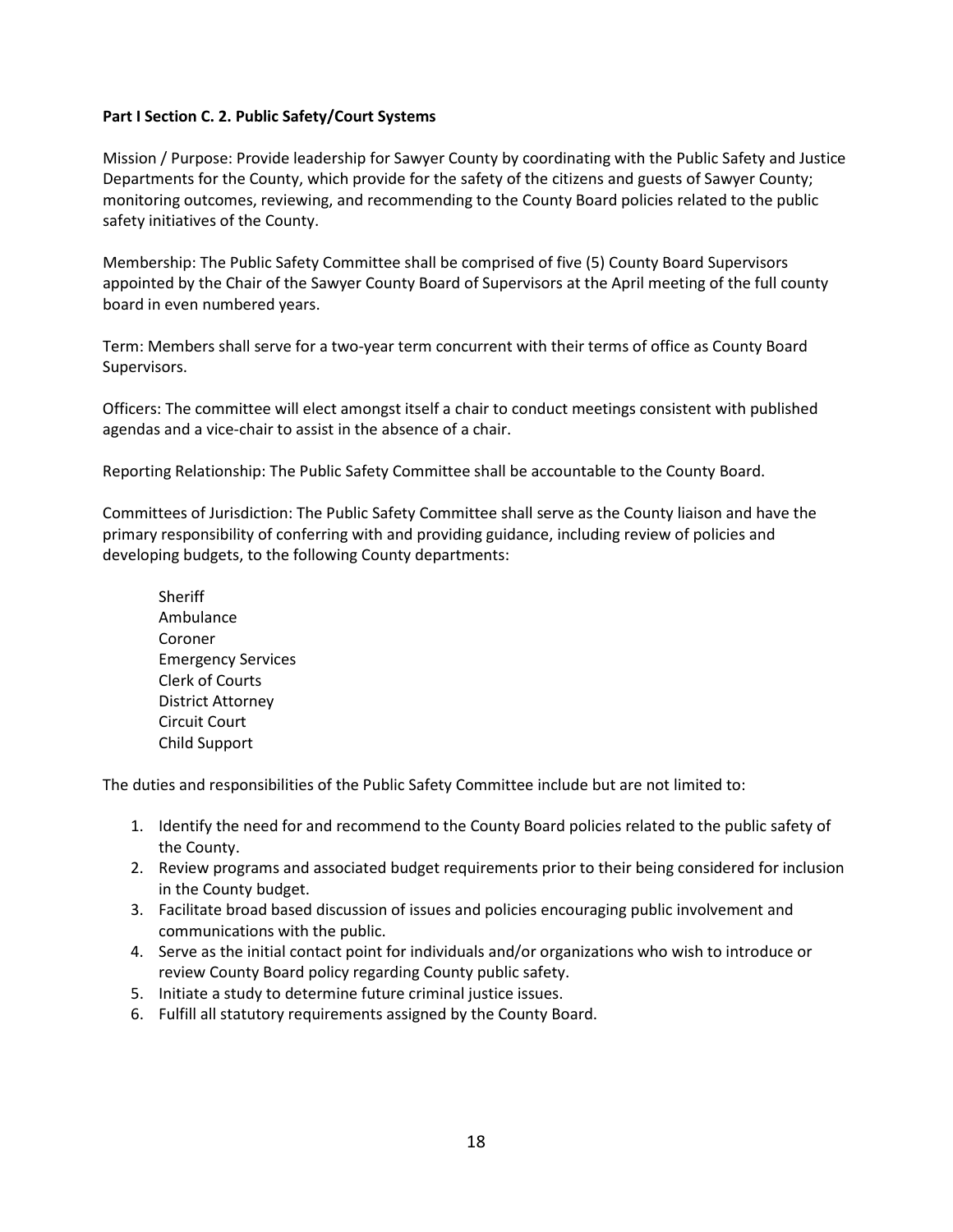## **Part I Section C. 3. Land, Water, Forestry, Surveyor, Land Records and Register of Deeds**

Mission: Develop, guide and implement policies that protect and ensure the sustainability of our bio-diverse community.

Composition: Six members appointed by the Chair with approval of the board. Five members will be members of the Sawyer County Board. Two of which are to be members of the Committee of jurisdiction for agriculture and extension education (Sawyer County Economic Development Committee) and a representative of the Sawyer County farm service agency (Wisconsin statute s. 92.06 (1)(b) 1. & 2)

Committee of Jurisdiction for: Land, Water, Forestry, Land Records, Land Information, Surveyor and Register of Deeds

Primary Responsibilities:

- Approve the sale of property acquired by tax foreclosure.
- Approve semiannual forestry stumpage bids.
- Approve bids for trail work on trails overseen by the Forestry Department.
- Approve events to be held on County forest land
- Approve Forestry, Land and Water Conservation and Land Information plans that are required by governmental bodies.
- Hear reports from Sawyer County Trails Alliance, LCO Conservation, Wisconsin DNR Forestry and National Resources Conservation Services.
- Receive monthly reports from departments subject to the committee's jurisdiction.
- Approve annual goals and objectives and long-range plans for departments subject to the committee's jurisdiction.
- Approve grant requests for departments subject to the committee's jurisdiction where such approval is required by the grantor. Such approvals are forwarded to the County Board for approval
- Approve contracts and agreements, and where the counter party requires board approval, forward to the County Board for approval.
- Review budgets for the departments subject to the committee's jurisdiction. Provide recommendations to the County Administrator about his/her proposed changes to the budgets submitted by the departments
- Approve changes or amendments to the previously adopted annual budget (excluding line item transfers) for departments subject to the committee's jurisdiction. This action will be passed on to the Finance Committee and then the County Board.
- Deal with all other issues of policy raised by the departments subject to the committee's jurisdiction while avoiding interfering the day to operations of county government.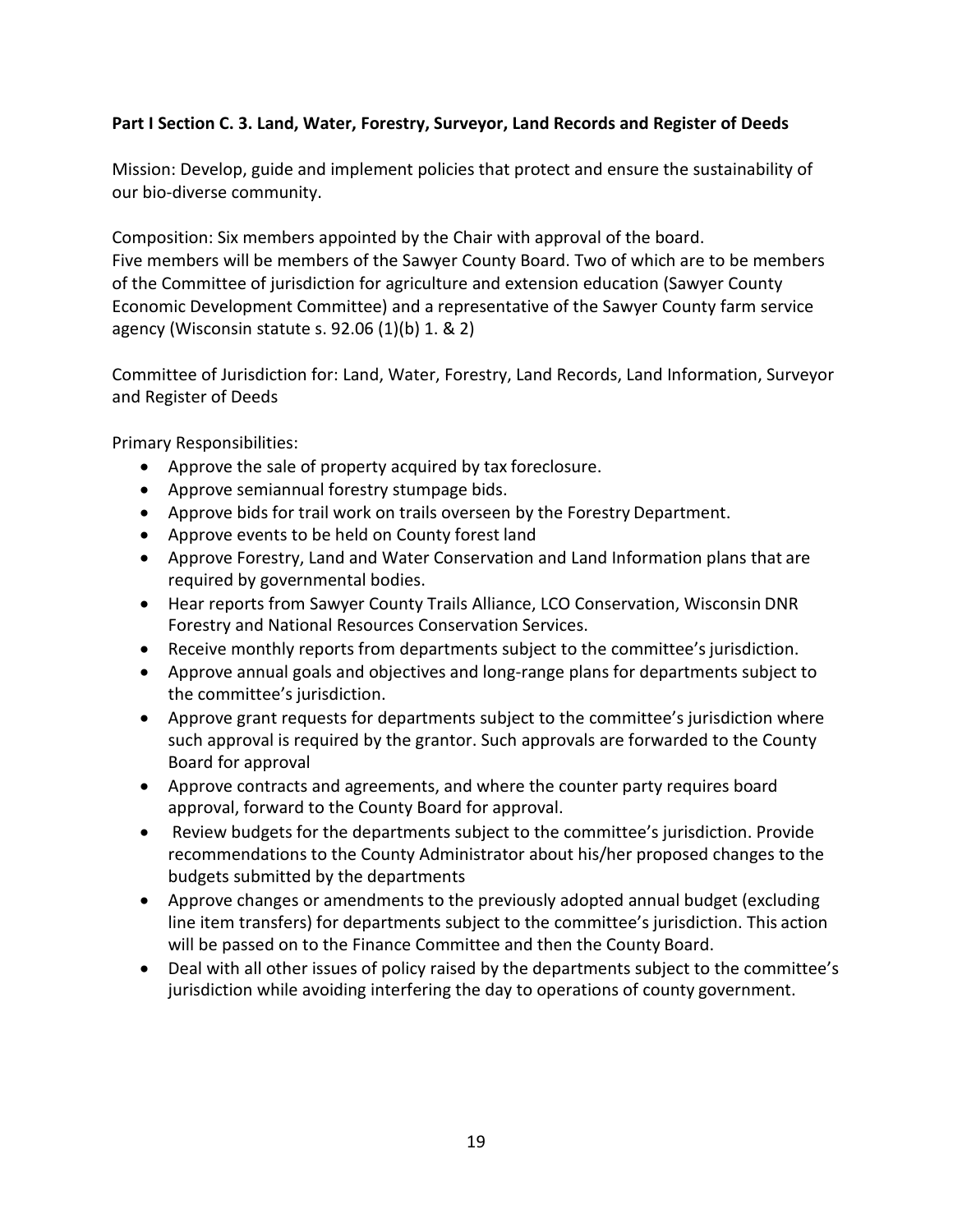## **Part I Section D: Economic Development and UW Extension and Agriculture Committee**

The following provisions shall apply to the Sawyer County Board of Supervisor's ("County Board") standing committee entitled the Economic Development and UW Extension and Agriculture Committee (the "Committee"):

Mission/Purpose: Provide the leadership for implementation of the Education and Economic Development for Sawyer County. To provide leadership in monitoring outcomes, reviewing, and recommending to the County Board all policies related to educational and economic development initiatives of Sawyer County.

Statutory Authority and Responsibilities: Wis. Stat. § 59.56(3).; Wis. Stat. § 92.06(1)(b)1.

Membership: Shall be comprised of five (5) elected County Board Supervisors appointed by the Chair of the County Board at the April meeting of the County Board in even numbered years and approved as required by the County Board Policy and Procedure Manual (as may be amended). Pursuant to Wis. Stat. § 92.06(1)(b)1, at least two (2) members of the Committee shall also be members of the County Land, Water & Forest Resources Committee.

Term: Committee members shall serve for a two (2) year term concurrent with their terms of office as County Board Supervisors.

Reporting Relationship: The Committee shall have responsibility for outcome, monitoring and oversight of the performance of economic development initiatives supported by Sawyer County. The Committee shall have the primary responsibility of conferring with and acting as liaison for the following organizations for purposes of economic development:

- Northwest Regional Planning Commission
- Hayward Lakes Visitor and Convention Bureau
- Sawyer County Snowmobile/ATV Alliance
- Silent Sports
- American Birkebeiner
- UW Extension
- Sawyer County Fair Association
- SC/LCO Economic Development Corporation

Duties and Responsibilities of the Committee include but are not limited to:

- 1. Foster the implementation of Sawyer County's initiatives related to economic development.
- 2. Identify the need for, and recommend to the County Board, policies related to education and economic development initiatives appropriately supported by Sawyer County.
- 3. Review new programs and associated budget requirements prior to their being considered for inclusion in Sawyer County's annual budget.
- 4. Facilitate broad-based discussion of issues and policies relating to education and economic development by encouraging public involvement.
- 5. Serve as the initial contact point for individuals and/or organizations who wish to influence County Board policy regarding Sawyer County's economic development.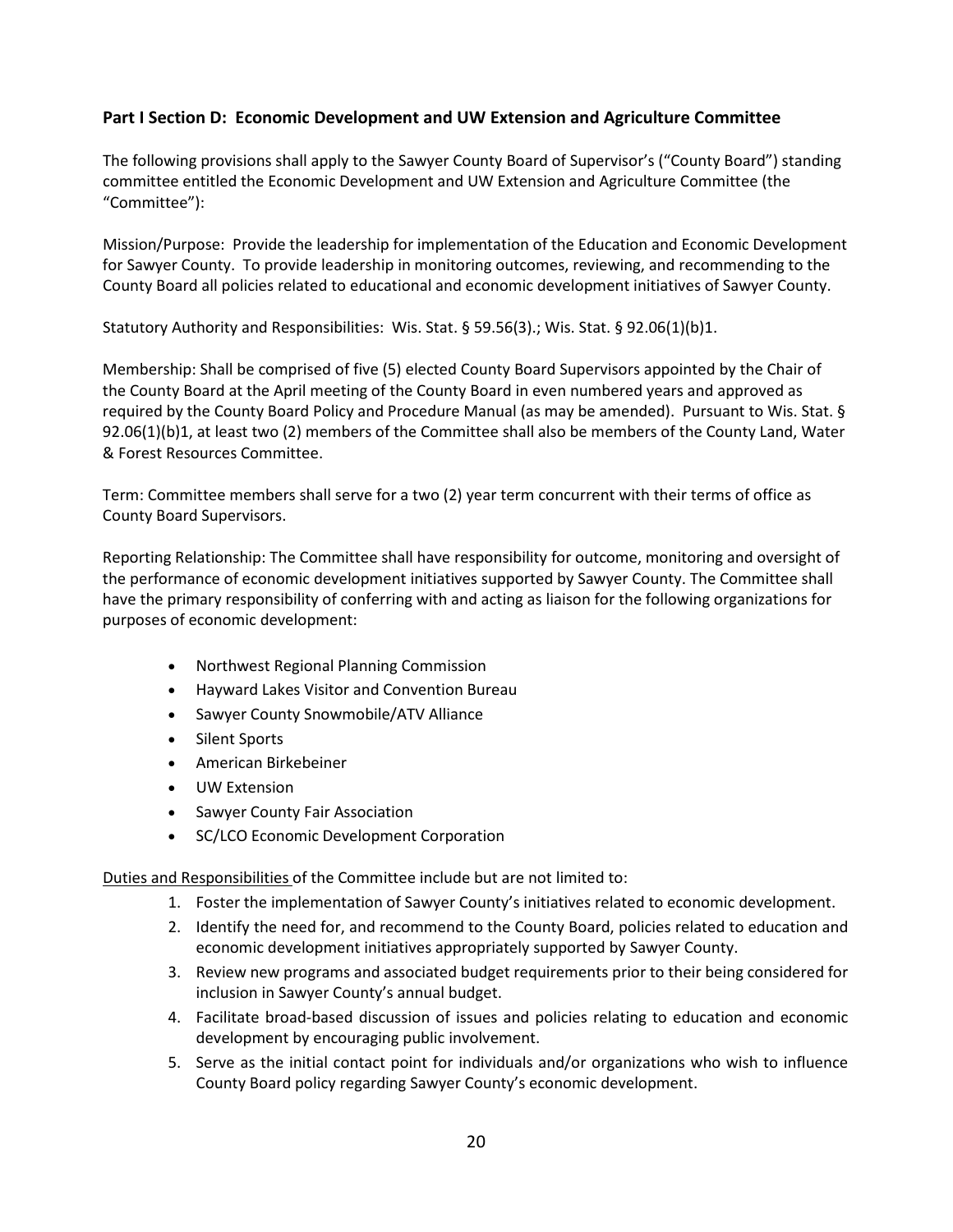- 6. Review and recommend operational procedures and practices to appropriate administrative committee(s) and department(s) of the County.
- 7. Review and recommend to the County Board programmatic and facility plans consistent with the community's expectations for the University of Wisconsin-Extension.
- 8. Serve as Sawyer County's Extension and Education Committee, as defined in Wis. Stat. § 59.56(3)(b) by performing the following responsibilities:
	- o Establish UW/ Sawyer County based extension policy; and
	- o Provide budget oversight of UW/Sawyer County based extension department; and
	- $\circ$  Provide input and monitor the performance of the UW Extension programming; and
	- o Create policies and strategies that accomplish educational needs in an efficient and cost-effective manner; and
	- $\circ$  Provide a leadership role with the County Board and other community partners to preserve and enhance access to the resources of the public university; and
	- o Assess future community educational needs; and
	- o Facilitate a partnership between Sawyer County and the University of Wisconsin.
- 9. Additional duties as assigned by the County Board.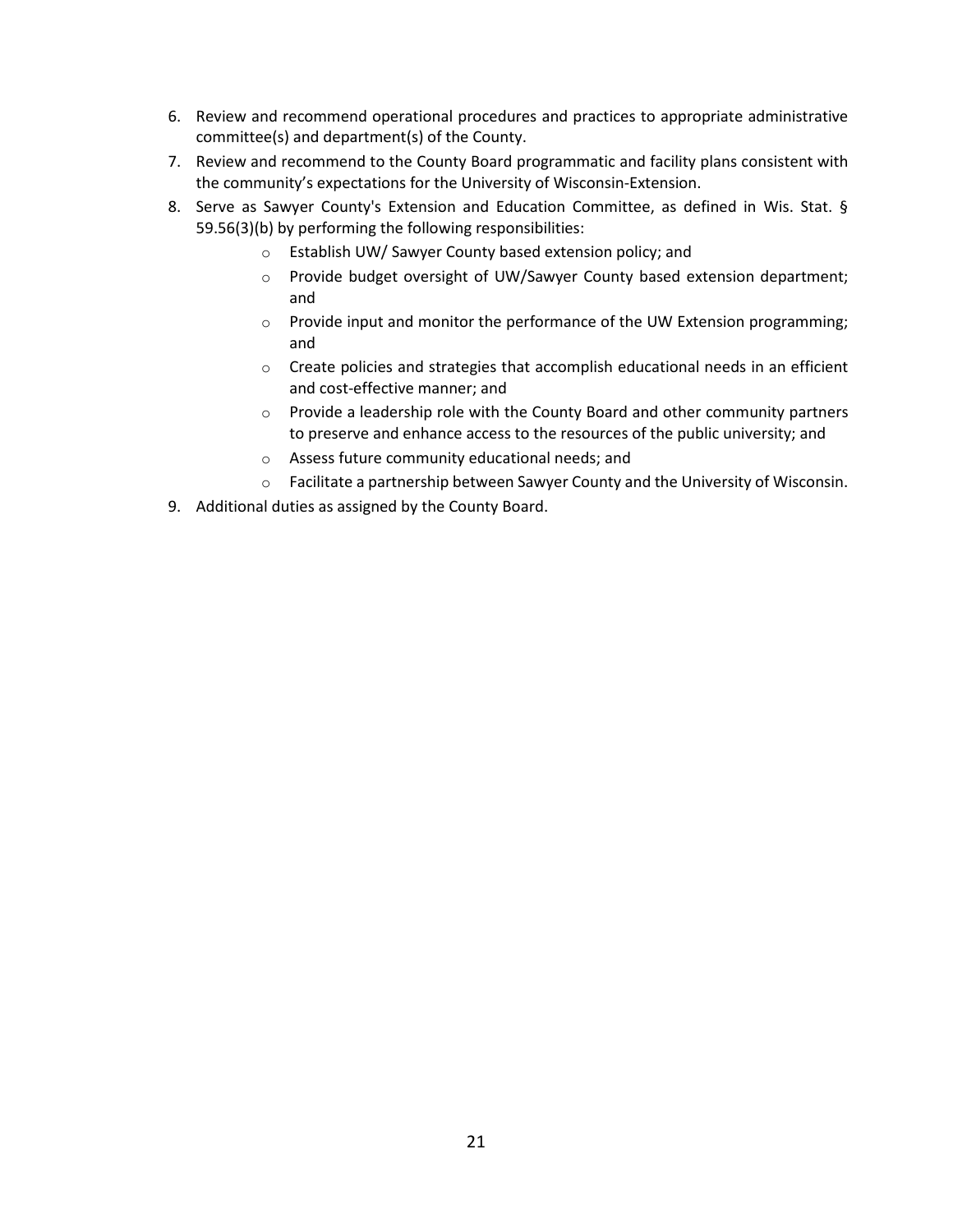## **Part I Section E: Sawyer County Finance Committee Roles and Responsibilities of the Finance Committee**

## **Budget**

- 1. Approves budget guidelines departments should follow when preparing the budget as proposed by the County Administrator
- 2. Acts as a sounding board for the County Administrator when determining modifications to service levels are needed to balance the budget.
- 3. Reviews and approves balanced budget submitted by the County Administrator forwarding it to the Board for approval. All major budget decisions noted for Board approval.
- 4. Reviews projected large (the greater of \$25,000 or 20% of budget annualized) adverse (lower revenue or higher expenses) impacts to the approved budget as submitted by the County Administrator. Projected large adverse budgeted items noted for the Finance Committee will be reviewed with the appropriate committee by the County Administrator These items will be included in the Finance Committee's report to the Board if not included in the report of the responsible committee.
- 5. Approves unbudgeted items (other than line-item transfers) including transfers from the contingency account. Resolution forwarded to Board for approval

## **Internal Controls**

- 1. Approves selection of independent auditor as recommended by the CountyAdministrator
- 2. Reviews with the independent auditor the final draft audit and approves such auditreport.
- 3. Reviews the County Administrators proposed corrective action on internal control and other weakness noted by the independent auditor and monitors the progress towards correcting these deficiencies.
- 4. Reviews significant internal control breaches. Breaches would include duplicate payments, errors in recording transactions or any other events where the assets of the county are not safeguarded or the financial statements do not accurately reflect the county's operations

## **Policies:**

1. Approves policies and changes there to as submitted by the County Administrator in the areas of finance, treasury and other elements of asset protection forwarding them to the Board for approval.

## **Other Actives:**

1. Reviews and approves requests for borrowing forwarding them to the Board for approval.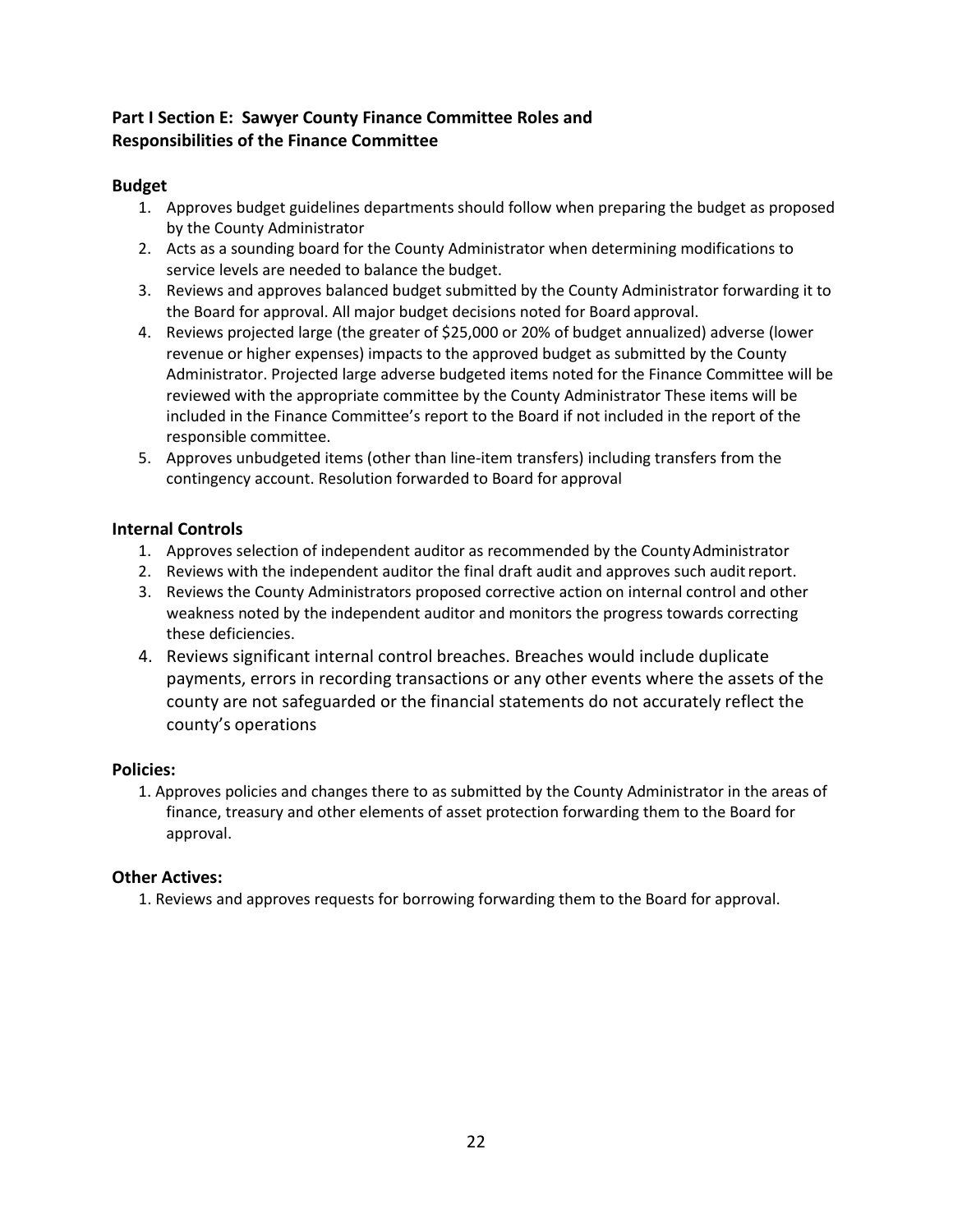## **Section C: Ad Hoc Committees**

The Chair will recommend creation of an ad hoc committee and shall appoint members of that committee with the approval of the majority of those board members voting. Prior to voting, the purpose of the ad hoc committee will be clearly stated. Once that purpose has been accomplished, the committee will automatically disband.

## **Part II Boards, Commission and other Committees**

## **Section A: Other Boards and Commissions**

County board members and/or other members where indicated will be appointed by the County Administrator, confirmed by a majority of the board members voting to the following committees and boards:

Aging and Disability Resource Center of the North - one appointed board member American Birkebeiner Foundation - one appointed board member Criminal Justice Coordinating Committee – two appointed board members Ethics Board – three appointed board members and two Sawyer County citizens Hayward Lakes Visitor/Convention Bureau - two appointed members of which one must be a board member Indianhead Community Action Program - one appointed board member Labor Negotiations – two appointed board members Land Information Council – one appointed board member LCO Library - one appointed board member Local Emergency Planning Committee - one appointed board member Northern Regional Trail Advisory Committee-NoRTAC – one appointed board member Northern Waters Library Service - one appointed board member Northwest Regional Community Development Block Grant Housing Program – one appointed board member Northwest Regional Planning Commission two appointed board members of which second member is an alternate. NW Wisconsin CEP - one appointed board member PACE Commission – one appointed board member Sawyer County Fair - one appointed board member Sawyer County Housing Authority Commission - two board members. By State Statute all members appointed to the commission must be approved by the County Board Sawyer County/LCO Economic Development Corporation – two appointed board members Sawyer County/LCO Joint Committee – two appointed board members Sawyer County /LCO Transit - three appointed members Senior Resource Center (Aging unit) – two appointed board members Traffic Safety Committee – one appointed board member Visions Northwest – one appointed member Weiss Community Library Board - one appointed board member Winter Library Board - one appointed board member Zoning Board of Appeals - no board members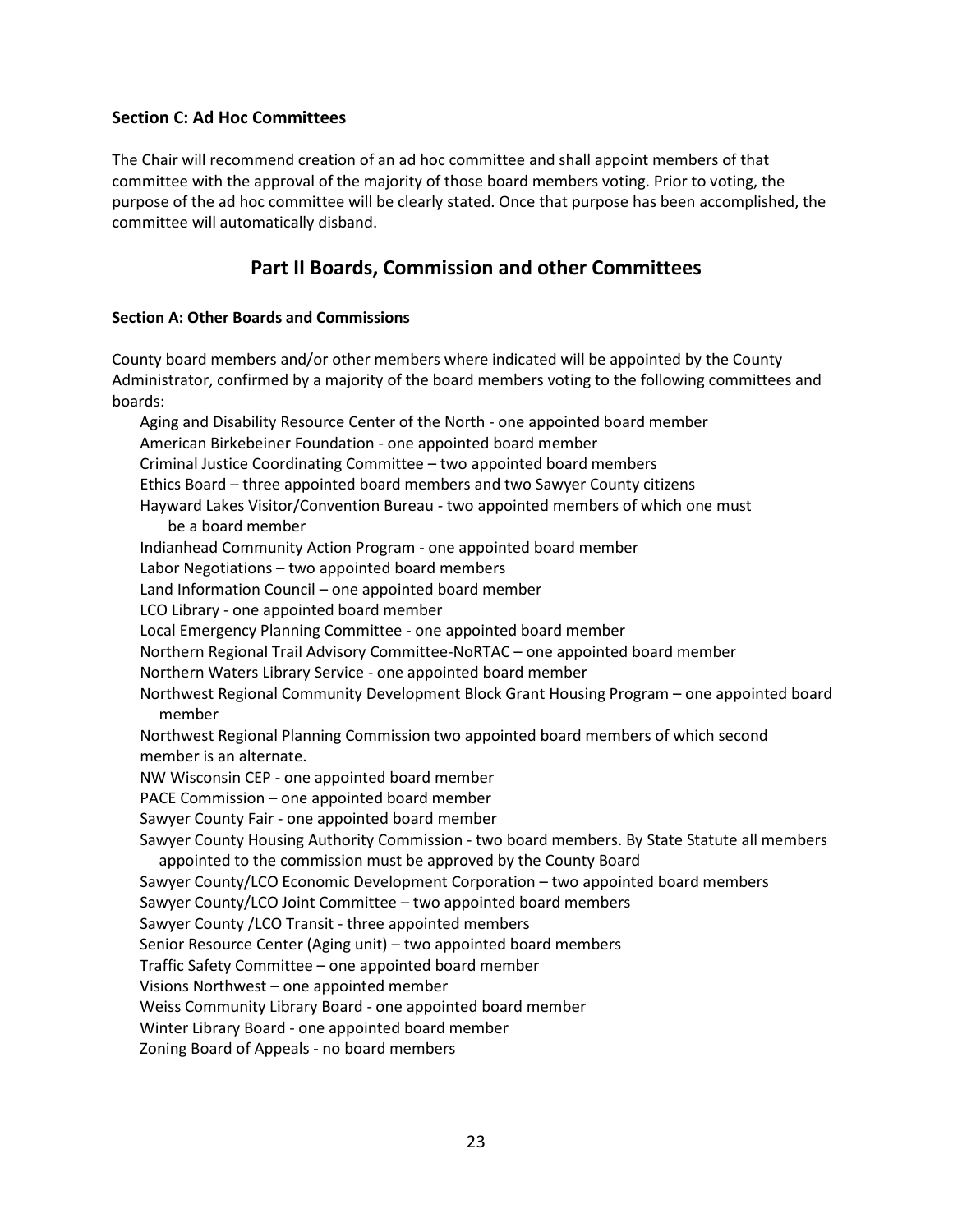## **Sawyer County Board Open/Closed Meetings**

### **Section A: Policy**

It is the policy of the Sawyer County that the public is entitled to the fullest and most complete information regarding the affairs of county government as is compatible with conduct of county affairs and the transaction of county business. All meetings of the Board, committees, boards and commissions shall be held in public buildings or any place accessible to members of the public and shall be "open sessions" as provided by s. 19.83, Wis. Stats. To that end:

- 1. The Board of Supervisors, committees, boards and commissions shall comply with the Open Meeting Law. Every meeting shall be preceded by a public notice. Discussion shall be held and action shall be initiated, deliberated upon and acted upon only in open session.
- 2. Every public notice of a meeting of board meeting, standing or ad hoc committees shall set forth the time, date, place and subject matter of the meeting, including the intended consideration at any contemplated closed session. The notice must be in enough detail so that it is reasonably clear to members of the public and the news media the business to be transacted. Public notice of every meeting shall be given at least 24 hours prior to commencement of such meeting, unless for good cause such notice is impossible or impractical, in which case shorted notice can be given, but no less than 2 hours prior to the meeting. The "good cause" provision should be used sparingly and only when truly necessary.

## **Section B: Closed Session**

The County Board or any committees, upon motion duly made and carried by roll call vote may convene in closed session. This motion may not be adopted unless the Chair announces to those present at the meeting the nature of the business to be considered in closed session and the specific statutory exemption by which such closed session is claimed. Such announcement will be recorded in the minutes. No business may be taken up at any closed session except that which relates to matters germane to the closed session. If the agenda does not give notice of a closed session a member who believes that the agenda item under discussion in an open session should be discussed in closed session may make a motion to convene in closed session. In such case, the closed session will be placed at the end of the agenda. This provision should be used sparingly.

The Chair will state which, if any, non-board members may attend a closed session.

A closed session may be held for any of the following purposes:

- 1. Deliberating after any judicial or quasi-judicial trial or hearing.
- 2. Considering dismissal, demotion, licensing, or discipline of any county employee, unless an open session is requested by the person charged or otherwise under discussion.
- 3. Considering employment, promotion, and compensation or performance evaluation of any county employee.
- 4. Considering strategy for crime detection or prevention.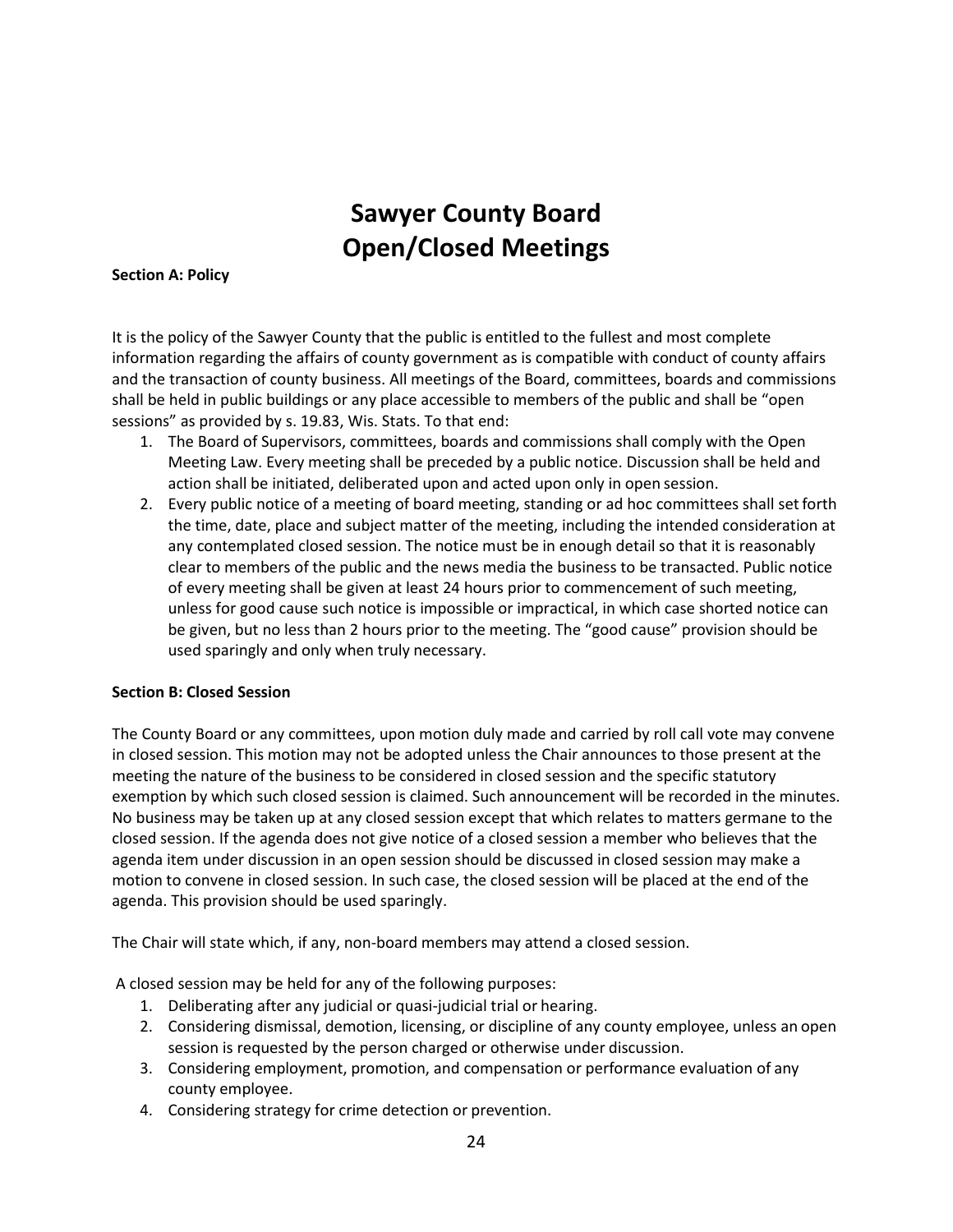- 5. Deliberating or negotiating the purchase of public properties, the investing of public funds, or conducting other specific public business, whenever competitive or bargaining reasons require a closed session.
- 6. Considering financial, medical, social or personal histories or disciplinary action of specific persons, which, if discussed in public, would be likely to have a substantial adverse effect upon the reputation of such person.
- 7. Conferring with county legal counsel who is rendering oral or written advice concerning strategy to be adopted by the body with respect to litigation.
- 8. Consideration of requests for confidential written advice from the government accountability board or from any county or municipal ethics board.

If the Board or committee intends to meet in open session after a closed session, the public notice must indicate this intent. If not, the Board or committee cannot convene within 12 hours of recession of the closed session.

No member of the county board shall be excluded from any closed session of the County Board or any standing committee of the Board. No person attending a closed session shall divulge any information pertaining to such closed session without specific authorization to do so. Penalties for violation of the secrecy of a legal closed session include censure and payment of damages the Board suffers by reason of the unlawful breech of secrecy.

The minutes, records, proceedings and papers of a closed session shall be privileged and shall not be made available to the public unless authorized by the County Board, committee, board, or commission involved until such time as the purpose necessitating such closed session no longer exists.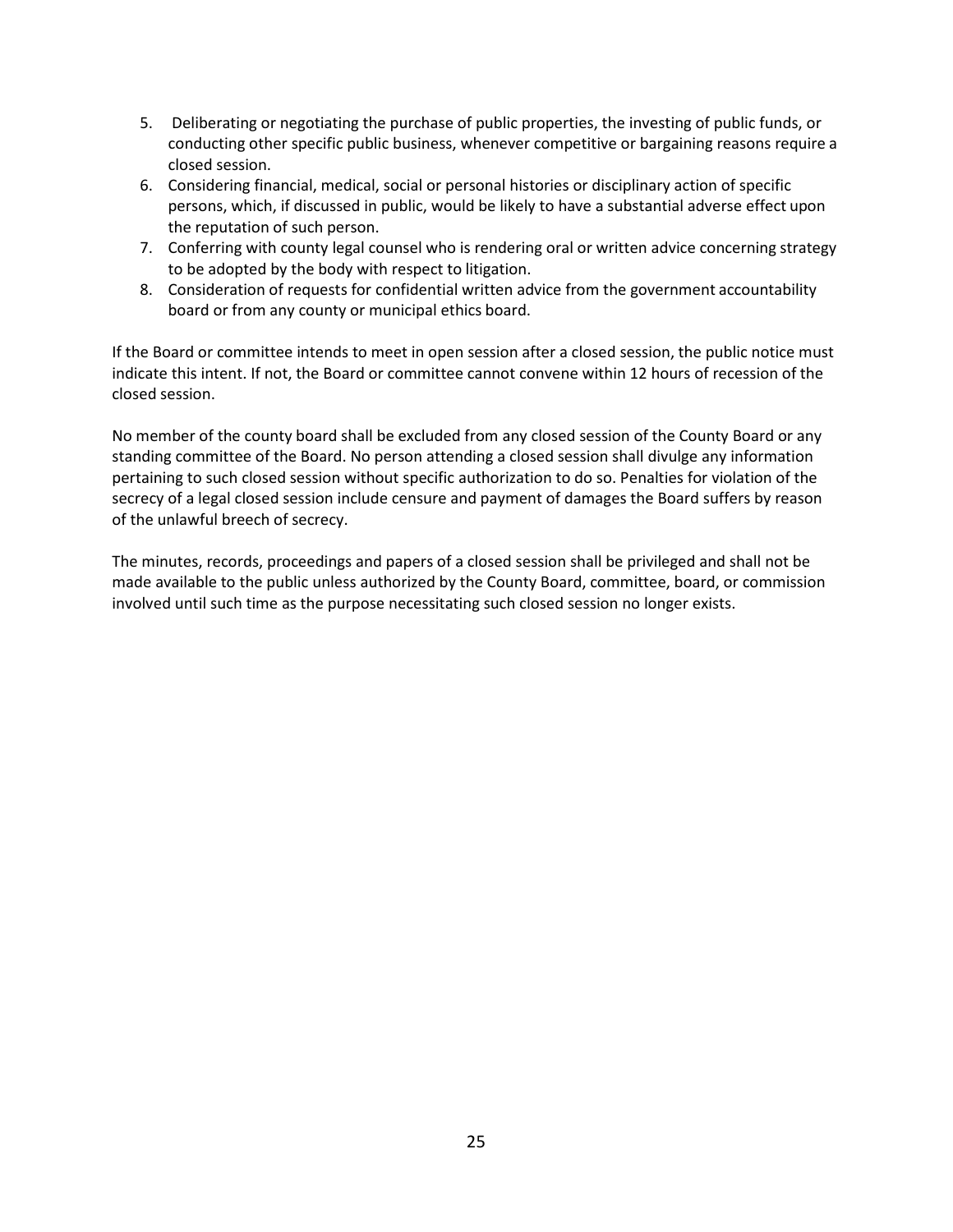## APPENDIX A

# Supermajority Votes of the County Board

Copied on 3/16/21 from:<https://localgovernment.extension.wisc.edu/counties-in-wisconsin/>

In most cases, adoption of a motion on the floor of the county board requires a simple majority vote, i.e. more than half. From time to time, though, state statutes and parliamentary authorities subject the county board to a higher threshold. Rather than a simple majority, these motions require at least a two- thirds (2/3) vote or even a three-fourths (3/4) vote for approval.

The following tables list the actions requiring a supermajority vote. There is no attempt to describe any procedures that need to be followed prior to these actions being taken. It often takes more than simply adopting a motion at a county board meeting for board action to be legal. For example, while it is true that the vote requirement for removing certain county officers is twothirds, the board would first need to comply with section 17.16 of the Wisconsin statutes which contains the procedures that must be followed.

| <b>Motion before the County Board</b>              | <b>Statute</b>  | <b>Vote Required</b>           |
|----------------------------------------------------|-----------------|--------------------------------|
| Removal from office of the county clerk, county    | 17.09(1)        | Not less than 2/3 of all       |
| treasurer, county surveyor, or county board        |                 | supervisors entitled to a seat |
| supervisor                                         |                 | on the county board.           |
| Removal from office of county officers appointed   | 17.10(2)        | Not less than 2/3 of the       |
| by the county board.                               |                 | supervisors entitled to seats  |
|                                                    |                 | on the county board.           |
| Make application to withdraw land from county      | [28.11(11)(a)1] | Not less than 2/3 of county    |
| forest program                                     |                 | board membership.              |
| Also, if application is denied county board        | 28.11(11)(a)4   | Not less than 2/3 of county    |
| may appeal to a review committee.                  |                 | board membership.              |
| And, if application is approved, county            | 28.11(11)(a)6   | Not less than 2/3 of county    |
| board must approve resolution to withdraw the      |                 | board membership.              |
| lland.                                             |                 |                                |
| Financing harbor improvements assume the           | 30.34(3)(b)     | Not less than 2/3 of county    |
| obligation of paying the principal and interest of |                 | board membership.              |
| such evidences of indebtedness as are then         |                 |                                |
| outstanding.                                       |                 |                                |
| Withdrawal from a public library system.           | 43.18(1)(am)    | Not less than 2/3 of county    |
|                                                    |                 | board membership.              |
| Removal for misconduct or neglect of a trustee of  | 46.18(3)        | Not less than 2/3 of county    |
| a county institution.                              |                 | board membership.              |
| Removal of a county social services board member   | 46.22(1m)(c)2   | Not less than 2/3 of county    |
| appointed by the county board.                     |                 | board membership.              |
| Removal of a member of a county human services     | 46.23(4)(c)1    | Not less than 2/3 of county    |
| board.                                             |                 | board membership.              |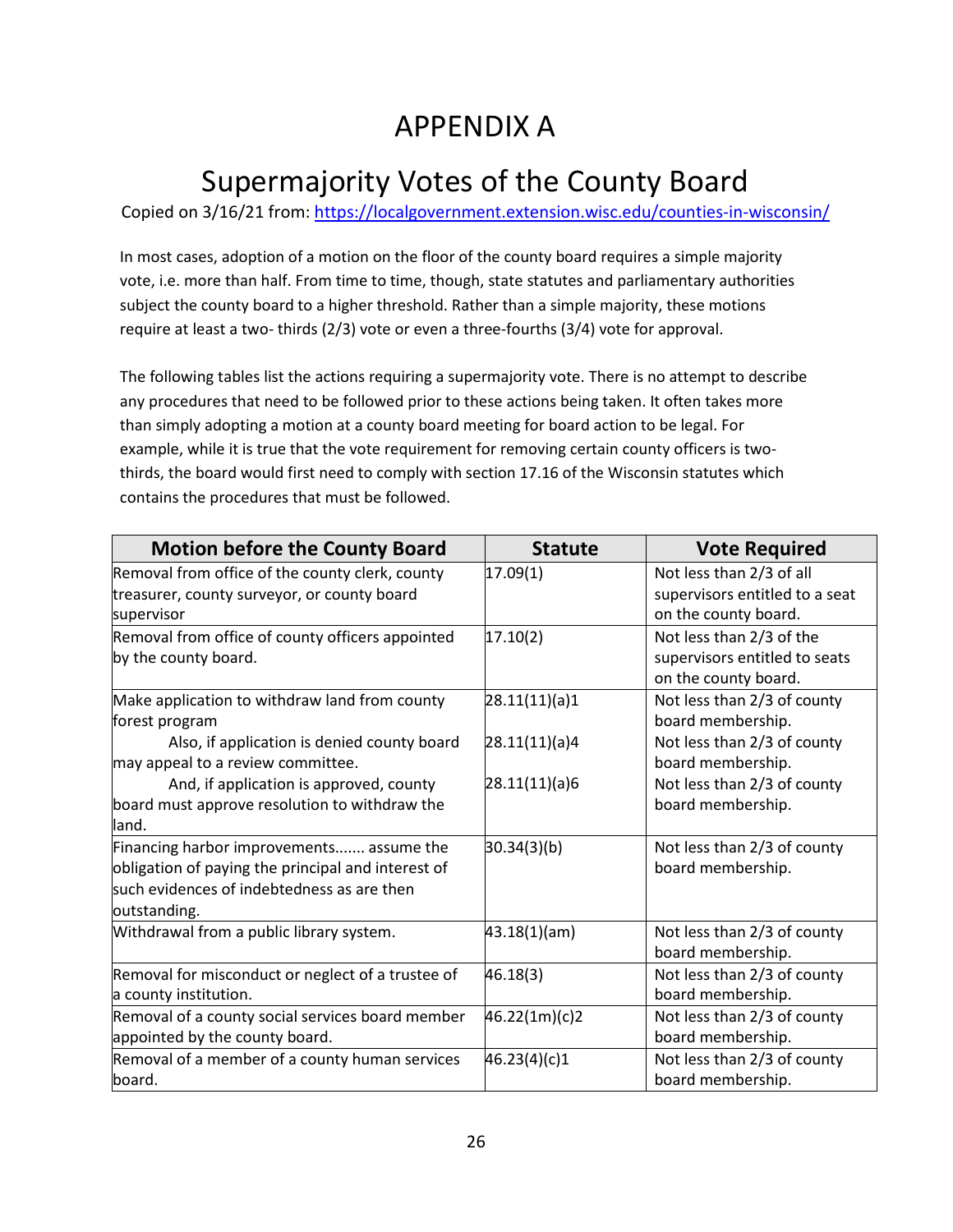| Motion before the County Board                                                                                               | Statute        | Vote Required                                                                                         |  |
|------------------------------------------------------------------------------------------------------------------------------|----------------|-------------------------------------------------------------------------------------------------------|--|
| Removal of a member of a county community<br>programs board.                                                                 | 51.42(4)(a)1.a | Not less than 2/3 of county<br>board membership.                                                      |  |
| Removal of a member of a county developmental<br>disabilities services board.                                                | 51.437(7)(a)1  | Not less than 2/3 of<br>appointing authority.                                                         |  |
| Fix the compensation of the board members to be<br>next elected.                                                             | 59.10(3)(f)    | Not less than 2/3 of county<br>board membership.                                                      |  |
| Override a veto of the county executive.                                                                                     | 59.17(6)       | Not less than 2/3 of the<br>members-elect of the board.                                               |  |
| Discontinue furnishing abstracts.                                                                                            | 59.44(5)       | Not less than 2/3 of county<br>board membership.                                                      |  |
| Purchase membership in an association of county<br>boards.                                                                   | 59.52(22)      | Not less than 2/3 vote.                                                                               |  |
| Authorization to take certain actions related to<br>public transit in counties.                                              | 59.58(3)(i)    | Not less than 2/3 vote of<br>county board membership                                                  |  |
| Amending a zoning ordinance in an airport affected<br>area.                                                                  | 59.69(5)(e)5m  | Not less than 2/3 of the<br>members of the board present<br>and voting.                               |  |
| Removal of a member of a solid waste<br>management board.                                                                    | 59.70(2)       | Not less than 2/3 vote of the<br>appointing authority.                                                |  |
| Changes or amendments to a previously adopted<br>budget.                                                                     | 65.90(5)(a)    | Not less than 2/3 of county<br>board membership.                                                      |  |
| Withdrawal from a regional planning commission.                                                                              | 66.0309(16)    | Not less than 2/3 vote of the<br>members elect.                                                       |  |
| Authorization to expend in excess of funds<br>available or appropriated.                                                     | 66.0607(7)     | Not less than 2/3 of county<br>board membership.                                                      |  |
| Relief from conditions of gifts and dedications.                                                                             | 66.1025(1)     | Not less than 2/3 vote of the<br>members elect.                                                       |  |
| Declaration as premier resort area.                                                                                          | 66.1113(2)(a)  | Not less than 2/3 of the<br>members of the county board<br>who are present when the vote<br>is taken. |  |
| Motions requiring a 3/4s vote                                                                                                |                |                                                                                                       |  |
| Change in restricted use of land.                                                                                            | 27.065(15)     | Not less than 3/4 of the<br>county board.                                                             |  |
| Financing harbor improvements through bonds or<br>notes.                                                                     | 30.35(1)       | Not less than 3/4 of the<br>county board.                                                             |  |
| Amendment or repeal of previously adopted<br>ordinance related to fixing the number of deputy<br>sheriffs and their salaries | 59.26(8)(d)    | Not less than 3/4 of the<br>members elect.                                                            |  |
| Bypassing bidding requirements for certain public<br>works projects done directly by the county.                             | 59.52(29)(a)   | Not less than 3/4 of the<br>county board.                                                             |  |
| When protest filed against a proposed zoning<br>ordinance amendment.                                                         | 59.69(5)(e)5g  | Not less than 3/4 of the<br>members present and voting.                                               |  |
| One of the ways that a county can meet the<br>conditions to issue debt                                                       | 67.045(1)(f)   | Not less than 3/4 of the<br>members elect                                                             |  |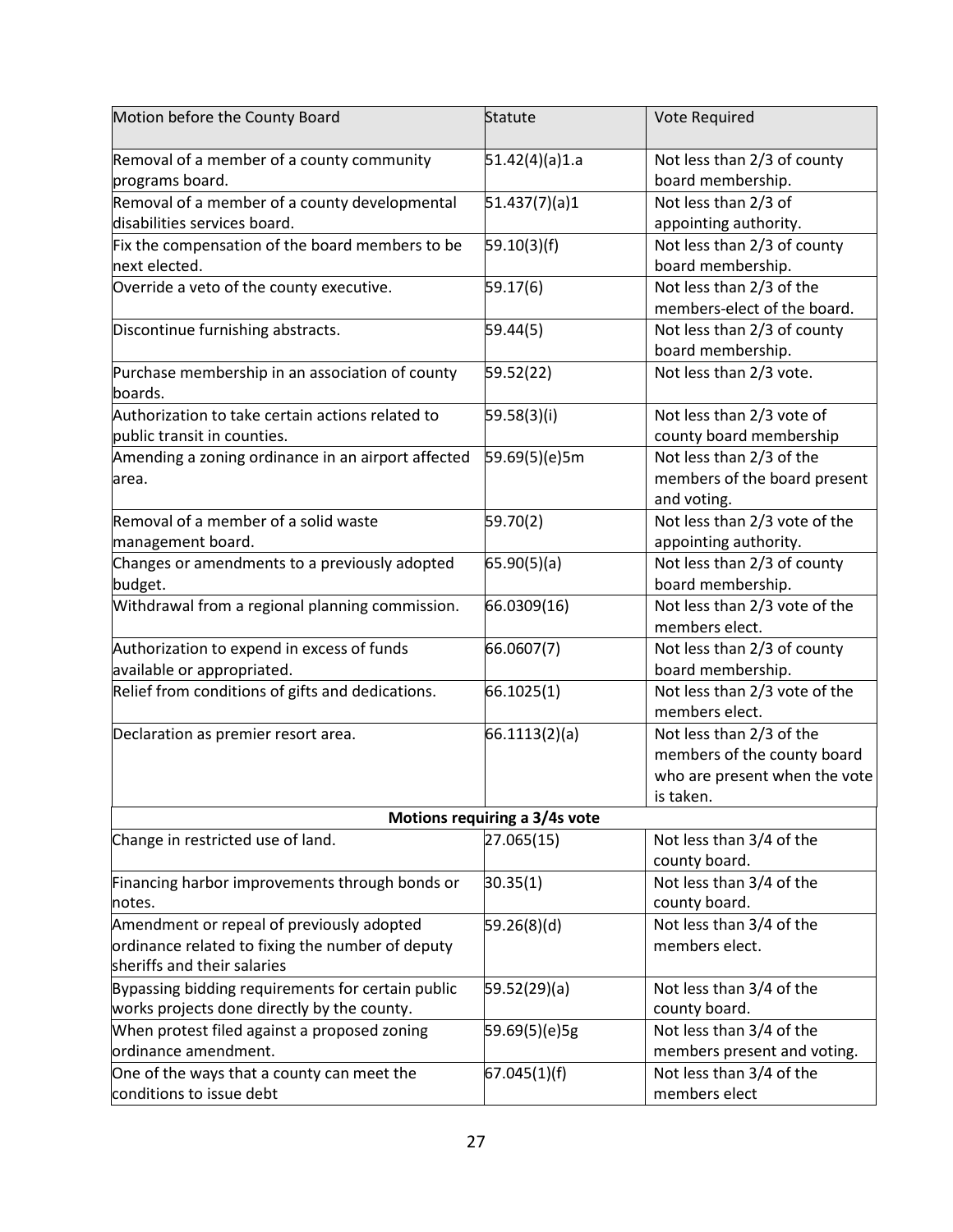This table includes some of the common motions under Robert's Rules of order, Newly Revised that require more than a majority for approval.

| <b>Motion before the County Board</b>                                    | <b>Robert's Rules</b><br>of Order | <b>Vote Required</b>  |
|--------------------------------------------------------------------------|-----------------------------------|-----------------------|
| Limit or extend the limits of debate on a pending<br>question            | Chapter 15                        | 2/3 of members voting |
| Limit or extend the limits of debate for the<br>duration of the meeting. | Chapter 15                        | 2/3 of members voting |
| Objection to consideration of a question                                 | Chapter 26                        | 2/3 of members voting |
| Previous question (end debate and vote on the<br>pending question)       | Chapter 16                        | 2/3 of members voting |
| Suspend the rules                                                        | Chapter 25                        | 2/3 of members voting |

Compiled by Dan Hill, Local Government Specialist.

Reviewed by Philip Freeburg, Local Government Law Educator.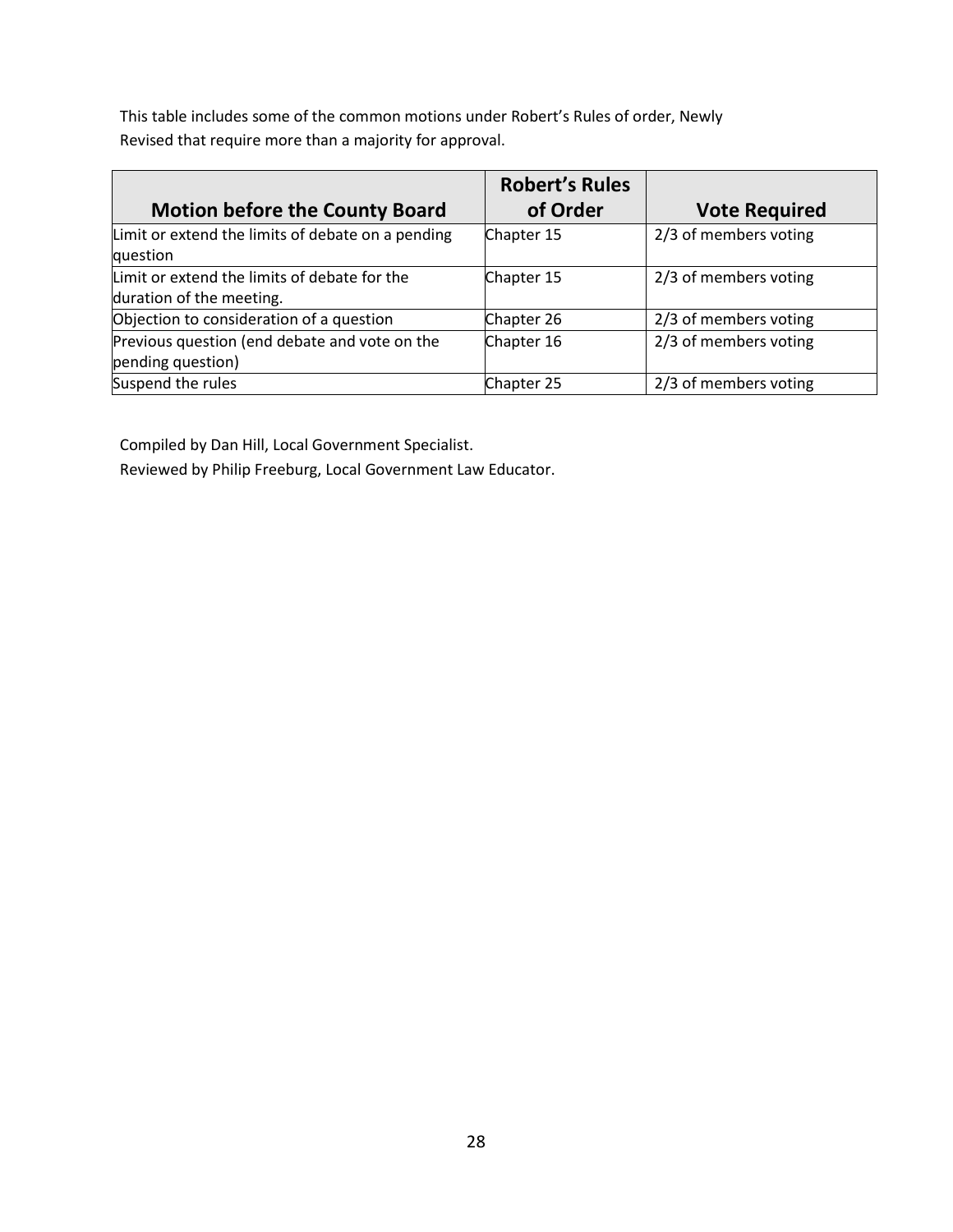# Appendix B Sawyer County Board of Supervisors Code of Ethics

It is in the best interests of the members of the Sawyer County Board of Supervisors to be aware of and properly disclose all conflicts of interests and appearance of conflict of interests. Such action will improve the standards of public service. Such action will straighten the faith and confidence of the citizens of Sawyer County in their county board members.

Wisconsin State Statute Section 946.13 sets forth conduct which is deemed unlawful. This code is not a criminal code. This code covers acts which may not be illegal but which might cast doubt on the integrity of the Board and on County Board Members.

Generally, a conflict of interest may occur if:

- 1. The Board Member or any member of their family may receive a financial or other significant benefit as a result of their position on the county board. Significant benefit is anything of value that could reasonably be expected to influence a board members official action or judgement, or could reasonably be considered as a reward for any official action or inaction.
- 2. The Board Member has the ability to influence a decision for personal gain or advantage.
- 3. The Board Member has a financial or other significant interest, which impairs or might appear to impair the individual's independence in the discharge of their responsibilities as a Board Member.

Although each circumstance will be different, some examples of conflict of interests include:

- 1. Self-benefit. Using your position or relationship as a board member to promote your own interests or those of your family.
- 2. Influence peddling. Soliciting or receiving benefits for yourself or your family from outside entities in exchange for using your influence to advance the interests of that entity within the County operations.
- 3. Other business relationships and dealings. Voting for purchases or contracts with entities in which you or your family have a significant financial or other interest or relationship.
- 4. Outside commitments. Participating in social or political activities is not restricted as long as you participate as an individual or as requested by the Chair or board.
- 5. Use of Sawyer County property for personal advantage. Using or taking Sawyer County resources, including facilities, equipment, personnel and supplies for private use or other unauthorized use
- 6. Recording or reporting false information. Misrepresenting, withholding or falsifying relevant information required to be reported to external parties or used internally for decision-making purposes in order to derive personal benefit
- 7. Using inside information. Using information obtained as a board member to promote your own interests or those of your family
- 8. Closed session proceedings. Disclosing information discussed in closed sessions to others not part of the closed session.

Real or potential conflicts of interest should be disclosed to the Ethics Board. When deciding what kind of relationships should be disclosed consider the situation from the perspective of an outsider and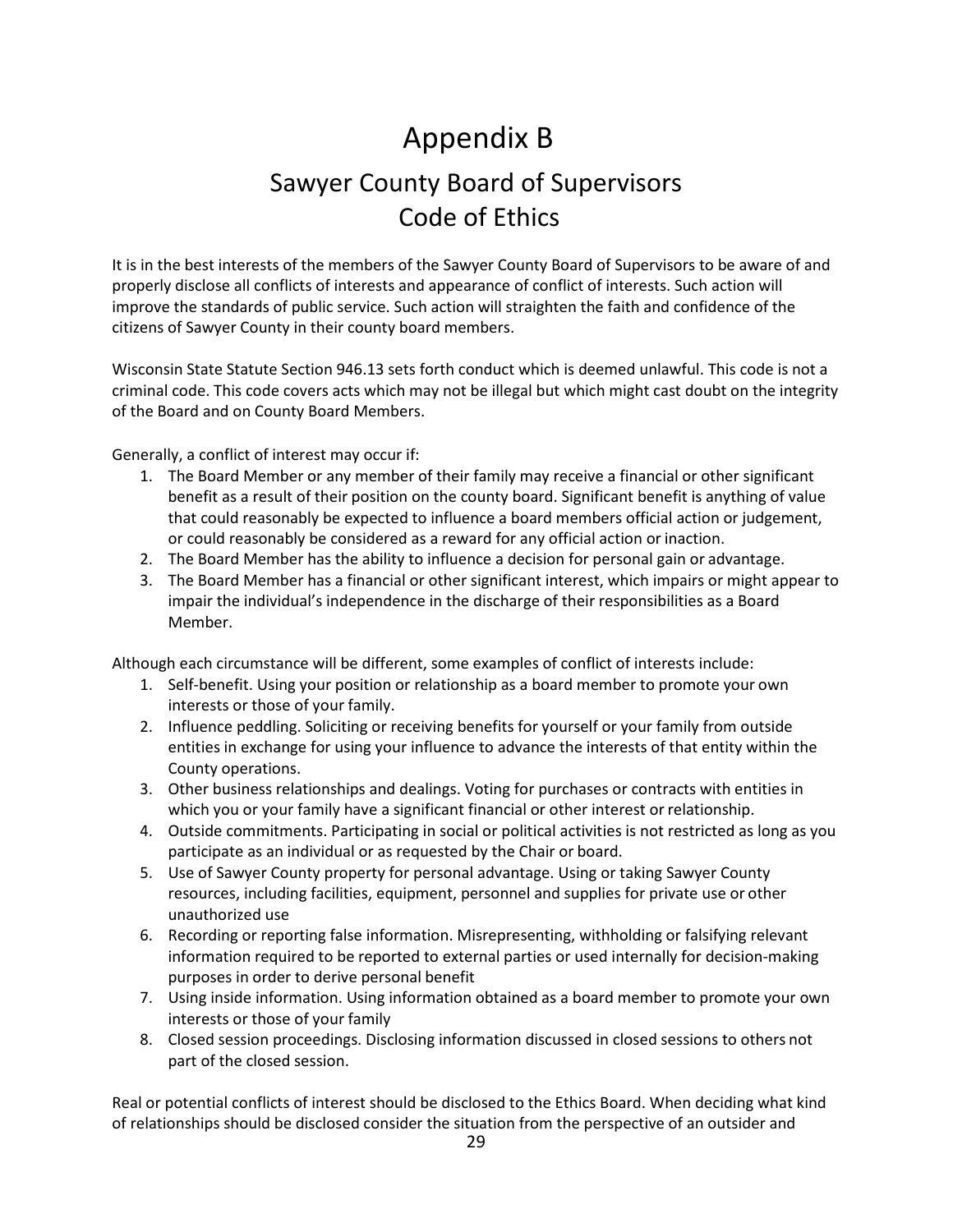whether the relationship is of such a nature that it could raise an allegation of an apparent or actual conflict of interest. When making the decision about disclosure, err on the side of transparency. This will alleviate or avoid future misunderstandings.

Any county board member having a conflict of interest in any matter before the board should disclose that conflict and refrain from voting. Any Board Member who has reason to believe that the vote of another Board Member would be a conflict of interest shall request that board member to abstain from voting.

The recourse of the Board Member requested to abstain from voting is to request a ruling from the Chair. Any Board Member dissatisfied with the Chair's decision has the right to apply for a hearing before the Ethics Board.

Each Board Member will be required to annually sign a Conflict of Interest Statement. Each Board Member is required to disclose to the Ethics Board real or perceived conflicts that arise after the Conflict of Interest Statement is submitted.

The Ethics Board will be appointed by the County Administrator with confirmation by a majority of Board Members voting.

Since the Ethics Board deliberations deal with personnel matters, the Ethic Committee shall deliberate in closed session. All deliberations of the Ethics Board will be documented. This documentation and the Conflict of Interest Statements are open for inspection by any Board Member on the condition items contained therein will not be disclosed to any person not on the Board.

Each year, all Board Members will be required to sign a Conflict of Interest Statement similar to Appendix B.